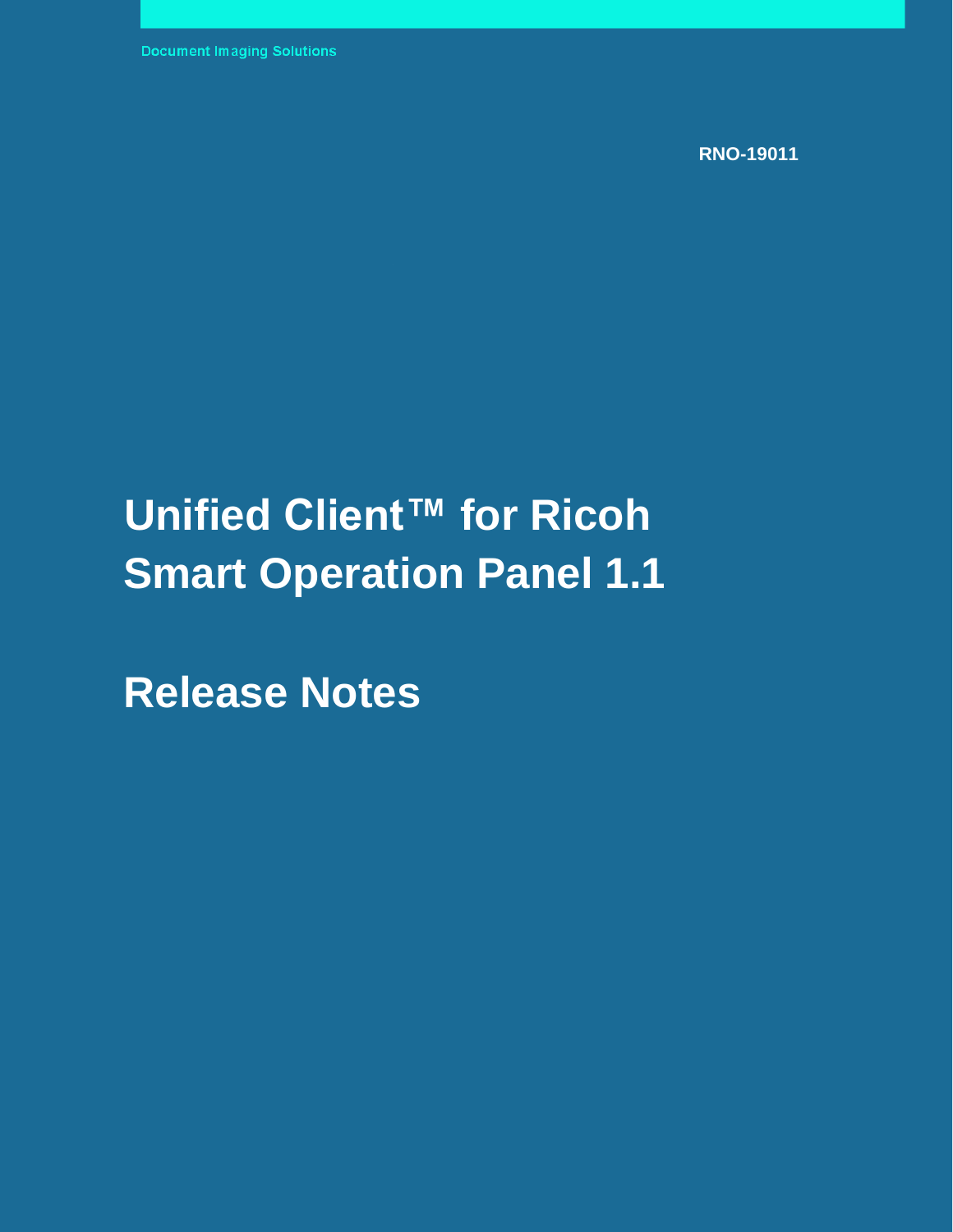# **Release History**

| <b>Document</b><br><b>Version</b> | <b>Released</b>    | <b>Affected</b>      | <b>Description of Change</b>   |
|-----------------------------------|--------------------|----------------------|--------------------------------|
| 1.0                               | August 23, 2016    | All                  | Initial release.               |
| 1.1                               | August 24, 2016    | 3, 4, 5, and 6       | Updates to release.            |
| 1.2                               | February 7, 2017   | 2, 3, 4              | Updates due to hotfix release. |
| 1.3                               | April 18, 2017     | All                  | Updates to release.            |
| 1.4                               | July 6, 2018       | All                  | Updates to release.            |
| 1.5                               | July 31, 2018      | 4, 5, 7, 8           | Updates to release.            |
| 2.0                               | September 14, 2018 | All                  | New release.                   |
| 2.1                               | January 25, 2019   | 1, 3, 4, 5, and 8    | New release.                   |
| 2.2                               | February 20, 2019  | 1, 3, 4, 5, 8 and 10 | Updates to release.            |
| 2.3                               | March 18, 2019     | 6 and 8              | Updates to release.            |

© 2019 Kofax. All rights reserved.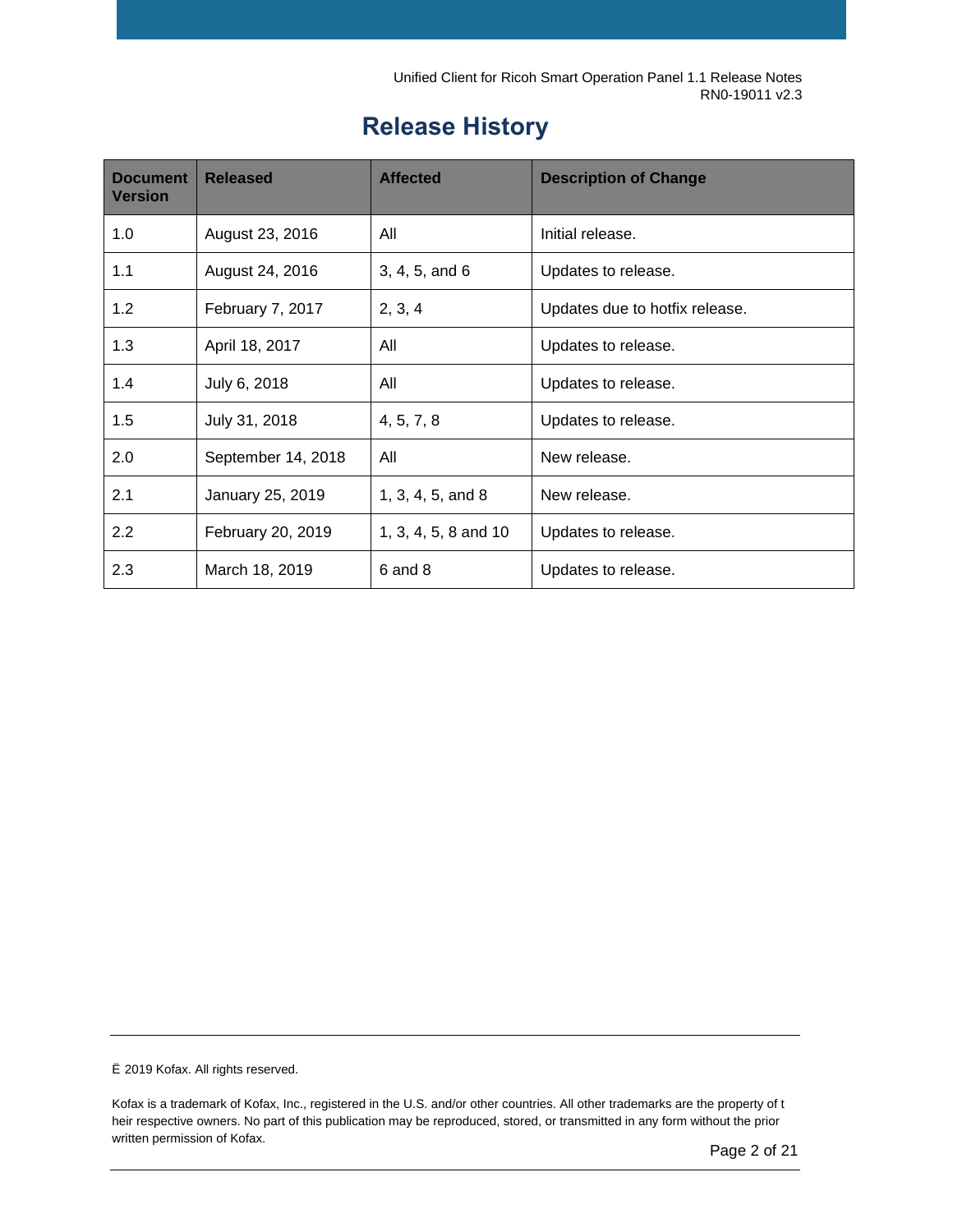# **Contents**

| 1     |                 |                                                                     |  |
|-------|-----------------|---------------------------------------------------------------------|--|
| 2     |                 |                                                                     |  |
| 3     |                 |                                                                     |  |
| 4     |                 |                                                                     |  |
|       | 4.1             |                                                                     |  |
|       | 4.2             |                                                                     |  |
|       | 4.3             |                                                                     |  |
|       | 4.4             |                                                                     |  |
|       | 4.5             |                                                                     |  |
| $5 -$ |                 |                                                                     |  |
|       | 5.1             |                                                                     |  |
|       | 5.2             |                                                                     |  |
|       | 5.3             |                                                                     |  |
|       | 5.4             |                                                                     |  |
| 6     |                 |                                                                     |  |
|       | 6.1             |                                                                     |  |
|       | 6.2             |                                                                     |  |
|       | 6.3             |                                                                     |  |
|       | 6.4             |                                                                     |  |
|       | 6.5             |                                                                     |  |
| 7     |                 |                                                                     |  |
| 8     |                 |                                                                     |  |
|       | 8.1             |                                                                     |  |
|       | 8.2             |                                                                     |  |
|       | 8.3             |                                                                     |  |
|       | 8.4             |                                                                     |  |
|       | 8.5             |                                                                     |  |
| 9     |                 |                                                                     |  |
| 10    |                 |                                                                     |  |
| 11    |                 | Configuring and using DRS for a Common Access Card (CAC) device  20 |  |
|       |                 |                                                                     |  |
|       |                 |                                                                     |  |
|       | 12 <sup>1</sup> |                                                                     |  |
|       |                 |                                                                     |  |

© 2019 Kofax. All rights reserved.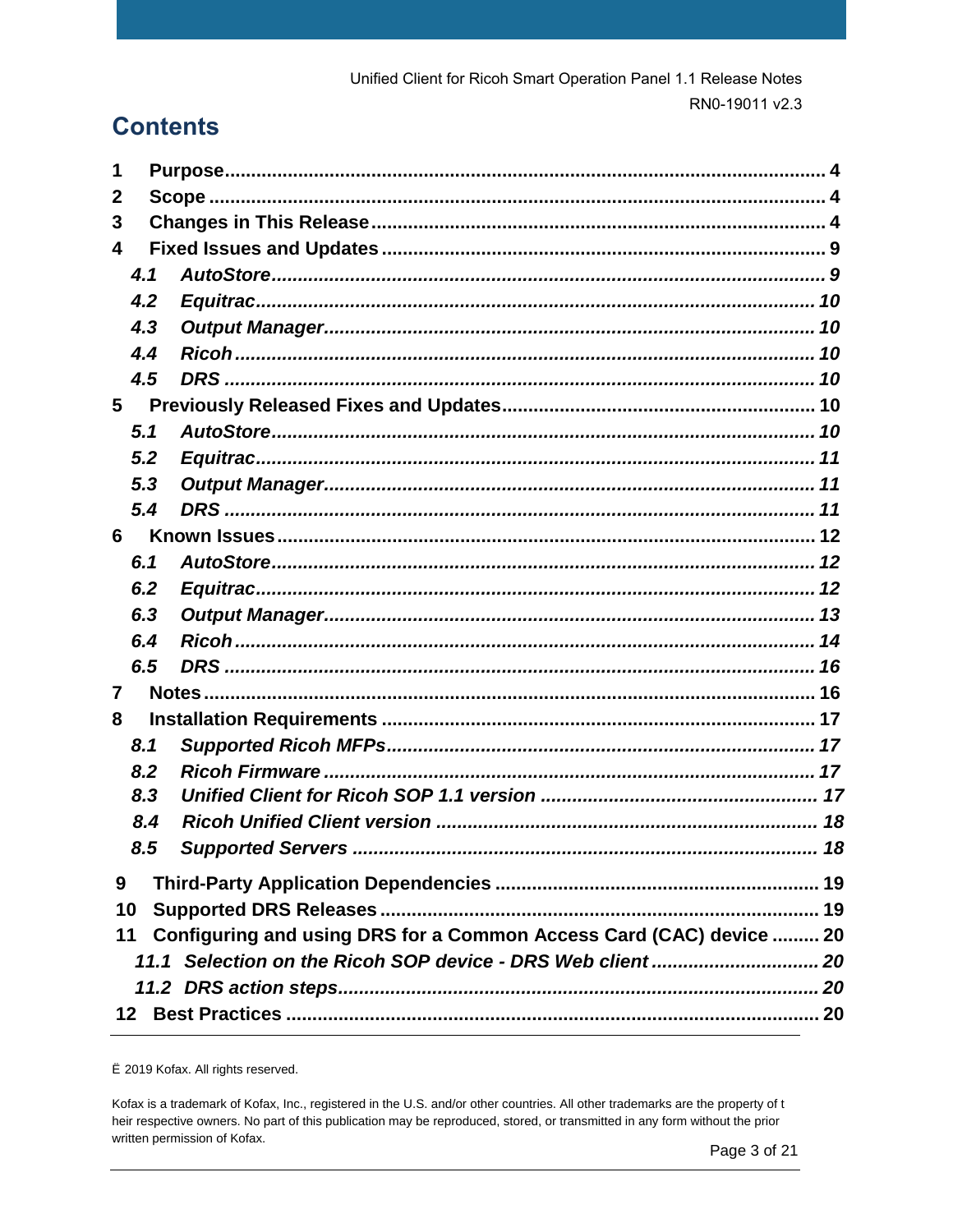# **1 Purpose**

<span id="page-3-0"></span>This document summarizes and communicates the new features, requirements, and k nown issues for Unified Client for Ricoh Smart Operation Panel 1.1 build version 1.30. 213.

It is intended for staff and partners who support and service the Unified Client for Ricoh Smart Operation Panel 1.1.

# <span id="page-3-1"></span>**2 Scope**

This release provides new device support and the ability to set the authentication screen displayed to the user.

# <span id="page-3-2"></span>**3 Changes in This Release**

The following section includes enhancements and fix details.

# **Build 1.30.213**

The following section includes enhancements and fix details. For more details, see section *[Fixed Issues and Updates.](#page-8-0)*

# **Build 1.30.199**

Release provides fixes for the embedded client. For more details, see section *[Previously Released Fixes and Updates.](#page-9-4)*

# **Build 1.30.184**

| <b>Product Introduction</b>                                                        |                                                                                                                                                                                                                                                                                                                                                                                                                 |                                                                                                                                                                                                                                                                                      |  |  |
|------------------------------------------------------------------------------------|-----------------------------------------------------------------------------------------------------------------------------------------------------------------------------------------------------------------------------------------------------------------------------------------------------------------------------------------------------------------------------------------------------------------|--------------------------------------------------------------------------------------------------------------------------------------------------------------------------------------------------------------------------------------------------------------------------------------|--|--|
| <b>Feature</b>                                                                     | <b>Description</b>                                                                                                                                                                                                                                                                                                                                                                                              | <b>Benefit</b>                                                                                                                                                                                                                                                                       |  |  |
| Updated embedded client for<br><b>Ricoh Smart Operation Panel</b><br>(SOP) devices | Updated single embedded application<br>that provides Equitrac or Output<br>Manager print capability and<br>AutoStore capture within the same<br>user session.<br>This updated unified embedded client<br>is supported with the following<br>versions of Kofax software:<br>■ AutoStore 7 SP5 or greater<br>■ Equitrac Office / Express version<br>5.6 or 5.7 or greater<br>• Output Manager 4 SP2 or<br>greater | Provides key enhanced<br>functionality at the<br>device with single user<br>experience between<br>print and capture<br>workflows that delivers<br>increased productivity<br>with reduced user time<br>needed to access key<br>document workflows<br>within the same user<br>session. |  |  |

© 2019 Kofax. All rights reserved.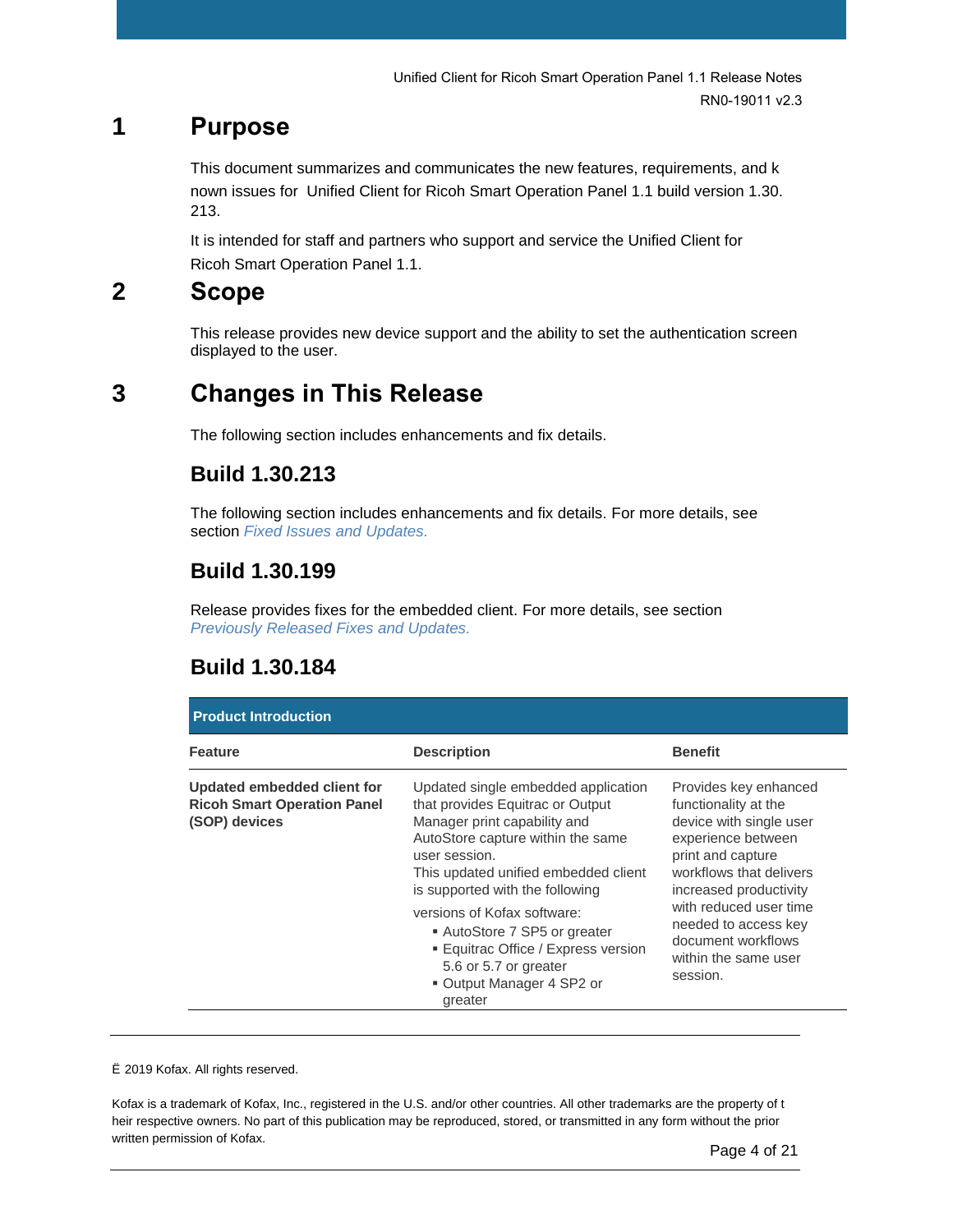| <b>Usability Enhancements</b>                                                                                 |                                                                                                                                                                                                                                                                                                                                                                                                                                                                                                                                                                                                                           |                                                                                                                                                                                                                               |
|---------------------------------------------------------------------------------------------------------------|---------------------------------------------------------------------------------------------------------------------------------------------------------------------------------------------------------------------------------------------------------------------------------------------------------------------------------------------------------------------------------------------------------------------------------------------------------------------------------------------------------------------------------------------------------------------------------------------------------------------------|-------------------------------------------------------------------------------------------------------------------------------------------------------------------------------------------------------------------------------|
| <b>Feature</b>                                                                                                | <b>Description</b>                                                                                                                                                                                                                                                                                                                                                                                                                                                                                                                                                                                                        | <b>Benefit</b>                                                                                                                                                                                                                |
| Ability to change the text<br>message on the Welcome<br><b>Screen</b>                                         | Additional functionality has been<br>added to DRS and the embedded<br>client so that the system admin can<br>change the text that is displayed on<br>the Welcome Screen.                                                                                                                                                                                                                                                                                                                                                                                                                                                  | Increased usability and<br>reduction in user<br>specific training where<br>specific messaging can<br>be applied to the first<br>screen of the embedded<br>client.                                                             |
| Ability to change the image<br>and logo on the Welcome<br><b>Screen</b>                                       | Additional functionality has been<br>added to DRS and the embedded<br>client so that the system admin can<br>change the image and logo that is<br>displayed on the Welcome Screen.                                                                                                                                                                                                                                                                                                                                                                                                                                        | Increased user usability<br>where specific imagery<br>and company logos can<br>be applied to the first<br>screen of the embedded<br>client.                                                                                   |
| Deploy the Full Native Copy,<br>Fax & Scan Applications on<br>the screens                                     | Additional functionality has been<br>added so that the system admin can<br>add the full native Copy, Scan and<br>Fax applications to the<br>Launcher and Welcome / Login<br>screen as quick-selects. The<br>configuration for this feature has been<br>added to DRS via new configuration<br>settings. As this configuration is now<br>handled within DRS, these native<br>device apps can now be added to the<br>Welcome Screen / Login Screen<br>when Output Manager or Output<br>Manager + AutoStore is used.<br>This feature only applies to devices<br>that support Full Copy, Full Scan, and<br>Full Fax workflows. | Increased user usability<br>and adoption as quick<br>access is provided to<br>key device functionality<br>within the embedded<br>application with the<br>ability to build workflows<br>dependent on customer<br>requirements. |
| Deploy extended native<br>applications such as<br><b>GlobalScan NX and Ricoh</b><br>Cloud apps on the screens | Additional functionality has been<br>added so that the system admin can<br>add extended native applications<br>such as GlobalScan NX and Ricoh<br>Cloud Apps to the Launcher<br>and Welcome / Login screen as<br>quick-selects. The configuration for<br>this feature has been added to DRS<br>via new configuration settings.<br>As this configuration is now handled<br>within DRS, these extended native<br>device apps can now be added to the<br>Welcome Screen / Login Screen<br>when Output Manager or Output<br>Manager and AutoStore deployment                                                                  | Increased user usability<br>and adoption as quick<br>access is provided to<br>key device functionality<br>within the embedded<br>application with the<br>ability to build workflows<br>dependent on customer<br>requirements. |

© 2019 Kofax. All rights reserved.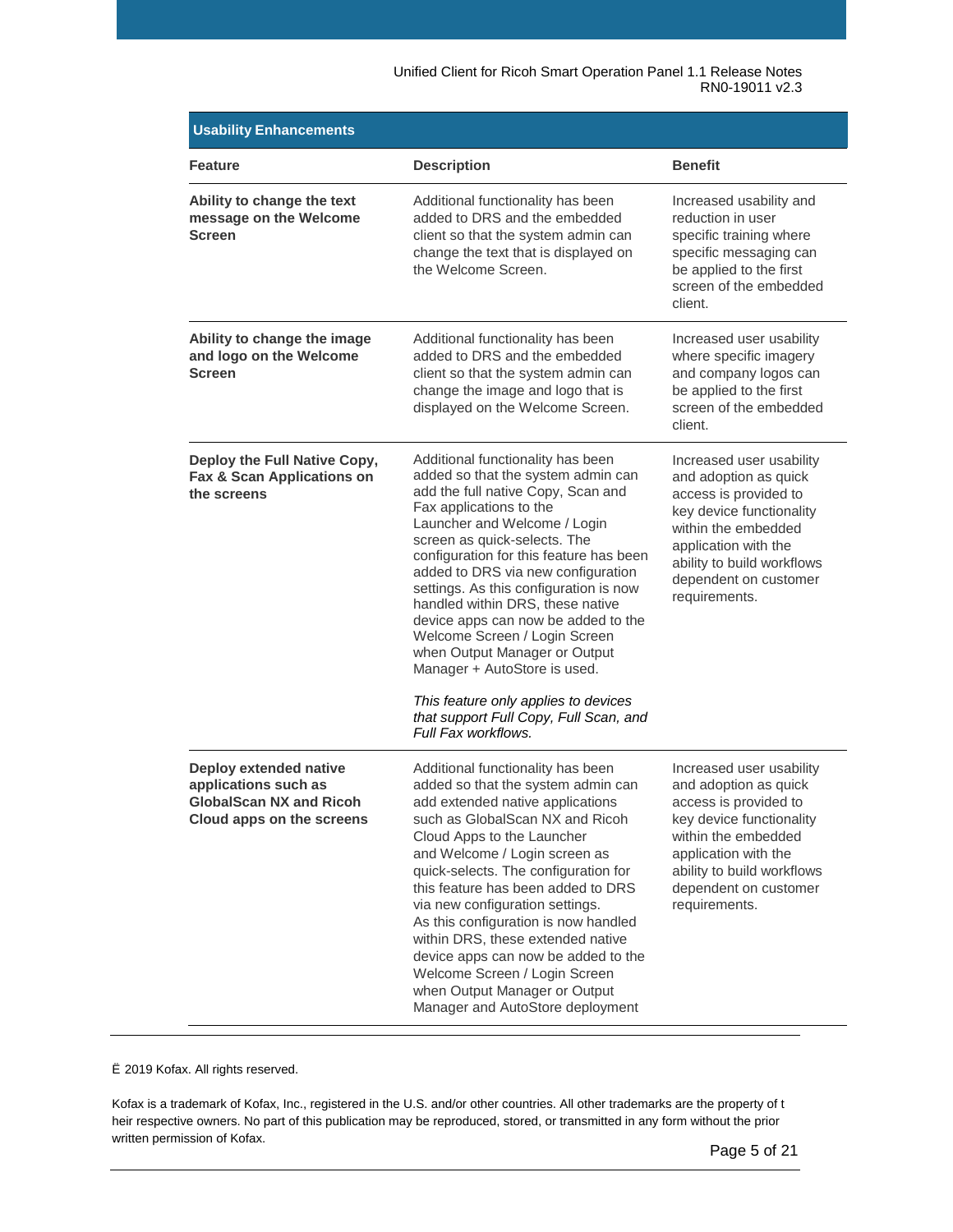|                                                                                            | is used.                                                                                                                                                                                                                                                                                                                                                                                                                                                          |                                                                                                                                                                                                                                                                                                      |
|--------------------------------------------------------------------------------------------|-------------------------------------------------------------------------------------------------------------------------------------------------------------------------------------------------------------------------------------------------------------------------------------------------------------------------------------------------------------------------------------------------------------------------------------------------------------------|------------------------------------------------------------------------------------------------------------------------------------------------------------------------------------------------------------------------------------------------------------------------------------------------------|
| <b>Simplified user notifications</b><br>via Inline Notifications                           | The embedded client now provides<br>two levels of user notifications within<br>inline messaging, one for errors and<br>one for status alerts.<br>Visual representation has been added<br>to the User Interface to distinguish the<br>alert and only the error alert<br>automatically pops-up on screen.<br>When a status alert occurs, this will<br>only blink the status icon to<br>encourage the user to review but will<br>not pop-up the alert on the screen. | Increased user usability<br>and reduction in user<br>specific training as error<br>alerts are displayed to<br>the user immediately,<br>whilst the status<br>notifications are only<br>displayed when the user<br>chooses to review the<br>notice.                                                    |
| <b>Server Status Screen</b>                                                                | A new overlay screen has been<br>added to the client that displays the<br>current connection status to<br>connected servers, this includes three<br>states - Online, Offline or Connecting.<br>The connected server<br>address or hostname is also shown.<br>This new overlay screen can be<br>opened via the settings menu at the<br>top of the screen and the screen will<br>be automatically displayed in the<br>event of the server state going offline.      | Increased user usability<br>as the embedded client<br>will provide immediate<br>notification to the user of<br>the server state going<br>offline<br>In addition, this status<br>screen provides<br>valuable information to<br>the service/support<br>teams in isolating error<br>conditions on-site. |
| <b>Follow You Print Screen</b><br><b>Enhancements</b>                                      | Elements of the Follow You Screen<br>have been enhanced to aid usability<br>and visual aesthetics, this includes a<br>new design for the Force Mono button<br>and re-location of the User Balance<br>notice.                                                                                                                                                                                                                                                      | Increased user usability<br>and adoption with a<br>clearer, concise user<br>interface for print<br>release.                                                                                                                                                                                          |
| <b>Revised product application</b><br>icon                                                 | The application icon that appears on<br>the Ricoh home screen has been<br>updated to aid visual aesthetics and<br>appear more in line with the Ricoh<br>look n' feel.                                                                                                                                                                                                                                                                                             | Increased user usability<br>and adoption with a<br>clearer, concise user<br>interface that matches<br>the Ricoh User<br>Interface.                                                                                                                                                                   |
| <b>Ability to change Print</b><br>Preferences at print release<br>time with Output Manager | Additional functionality has been<br>added so that the user can change<br>print preferences for print jobs that<br>originated from Output Manager<br>queues when the embedded client is<br>configured for Output Manager.                                                                                                                                                                                                                                         | Increased user adoption<br>and usability as the user<br>can now manipulate<br>their print settings when<br>the client is used and<br>configured for Output<br>Manager.                                                                                                                               |

© 2019 Kofax. All rights reserved.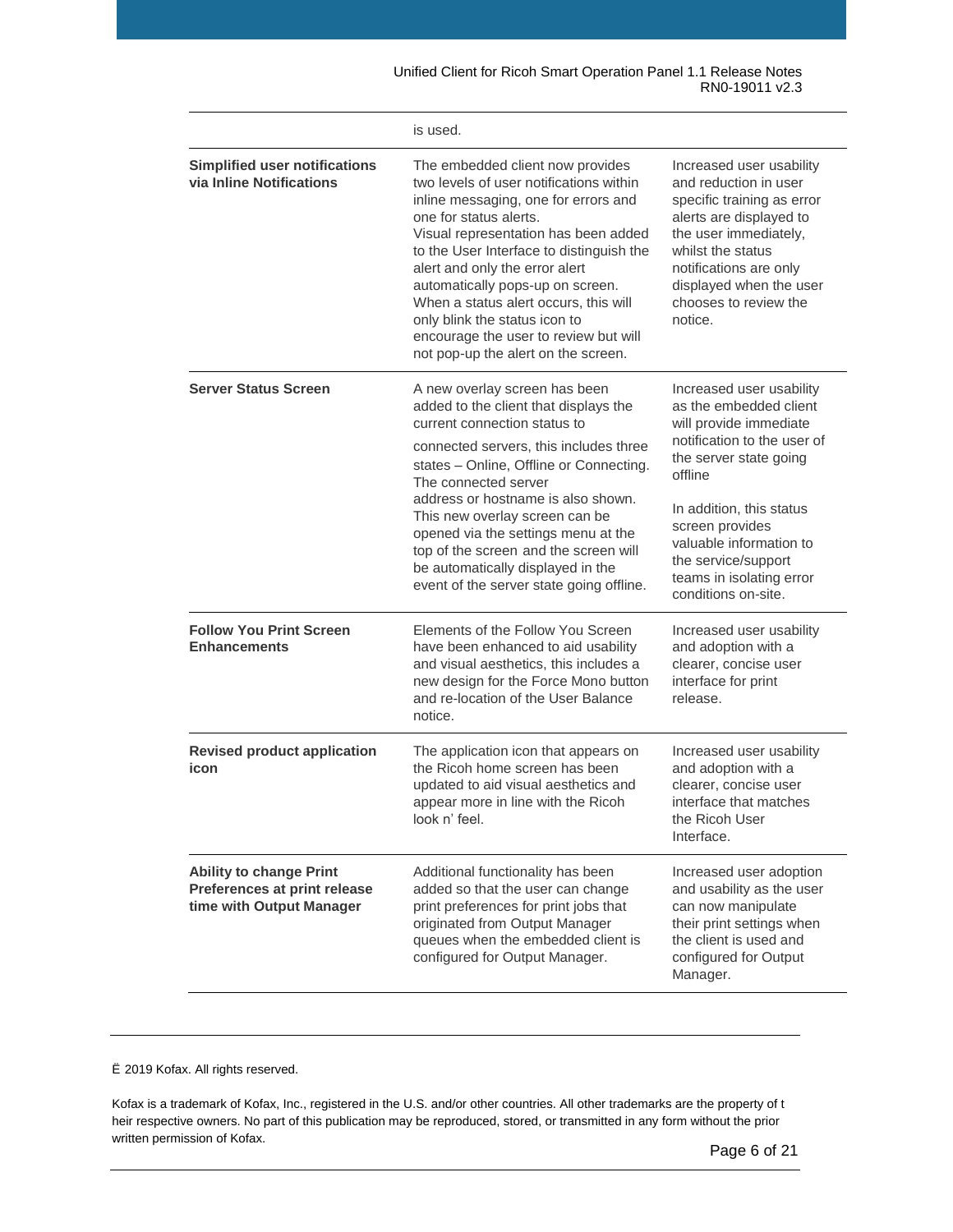| <b>Security Features</b>                                                        |                                                                                                                                                                                                                                                                                                                                                                                          |                                                                                                                                                                                                                                                       |
|---------------------------------------------------------------------------------|------------------------------------------------------------------------------------------------------------------------------------------------------------------------------------------------------------------------------------------------------------------------------------------------------------------------------------------------------------------------------------------|-------------------------------------------------------------------------------------------------------------------------------------------------------------------------------------------------------------------------------------------------------|
| <b>Feature</b>                                                                  | <b>Description</b>                                                                                                                                                                                                                                                                                                                                                                       | <b>Benefit</b>                                                                                                                                                                                                                                        |
| <b>Certificate Pinning between</b><br>client and DCE service<br>[Equitrac only] | A major new security feature has<br>been added where the certificate<br>used between the Equitrac Service<br>and the device is now verified via a<br>check mechanism where the<br>certificate is pinned between the client<br>and DCE so that only the DCE that<br>presents the certificate to the client in<br>the original transaction can continue<br>to communicate with the client. | Raises the compliance<br>level and provides<br>enhanced security as<br>this mechanism will<br>reduce the likelihood of<br>a man-in-the-middle<br>attack between the<br>embedded client and<br>the Equitrac DCE<br>service.                            |
| <b>Authorisation Key between</b><br>client and DRS application                  | Security enhancement to provide<br>additional security between the DRS<br>application and the device via an<br>authorization key. This additional<br>security check will confirm that only<br>the initial DRS instance that was used<br>to deploy / configure the device can<br>be used to update the configuration of<br>the embedded client on the device.                             | Raises the compliance<br>level and provides<br>enhanced security as<br>this mechanism will<br>reduce the likelihood of<br>a man-in-the-middle<br>attack between the<br>embedded client and<br>the DRS application.                                    |
| <b>Common Access Card (CAC)</b><br>support expanded and now<br>covers Equitrac. | For US Government accounts the<br>unified embedded client can use CAC<br>cards for user authentication when<br>configured with Equitrac. In this<br>instance Equitrac will now operate in<br>AUTH-OFF mode.                                                                                                                                                                              | Provides US federal<br>government customers<br>with the ability to use<br>their exiting ID cards<br>with the solution,<br>increasing user<br>usability, security and<br>productivity.                                                                 |
| <b>Support for AES_256 ciphers</b>                                              | The updated client will now support<br>AES_256 ciphers.                                                                                                                                                                                                                                                                                                                                  | Provides effective data<br>security.                                                                                                                                                                                                                  |
| <b>New Device Support</b>                                                       |                                                                                                                                                                                                                                                                                                                                                                                          |                                                                                                                                                                                                                                                       |
| Feature                                                                         | <b>Description</b>                                                                                                                                                                                                                                                                                                                                                                       | <b>Benefit</b>                                                                                                                                                                                                                                        |
| <b>Support for Ricoh Smart</b><br><b>Operation Panel-enabled SFP</b><br>models  | The updated client will support Smart<br><b>Operation Panel-enabled Single</b><br>Function Print (SFP) devices.<br>Additional device handling has been<br>added to DRS to choose what device<br>type is being configured at time of<br>deployment or configuration.                                                                                                                      | Providers Ricoh and<br>resellers a wider<br>selection of devices that<br>can deployed with this<br>embedded client and<br>provides a higher level<br>or user usability and<br>adaption as the same<br>interface can be applied<br>across multiple MFP |

© 2019 Kofax. All rights reserved.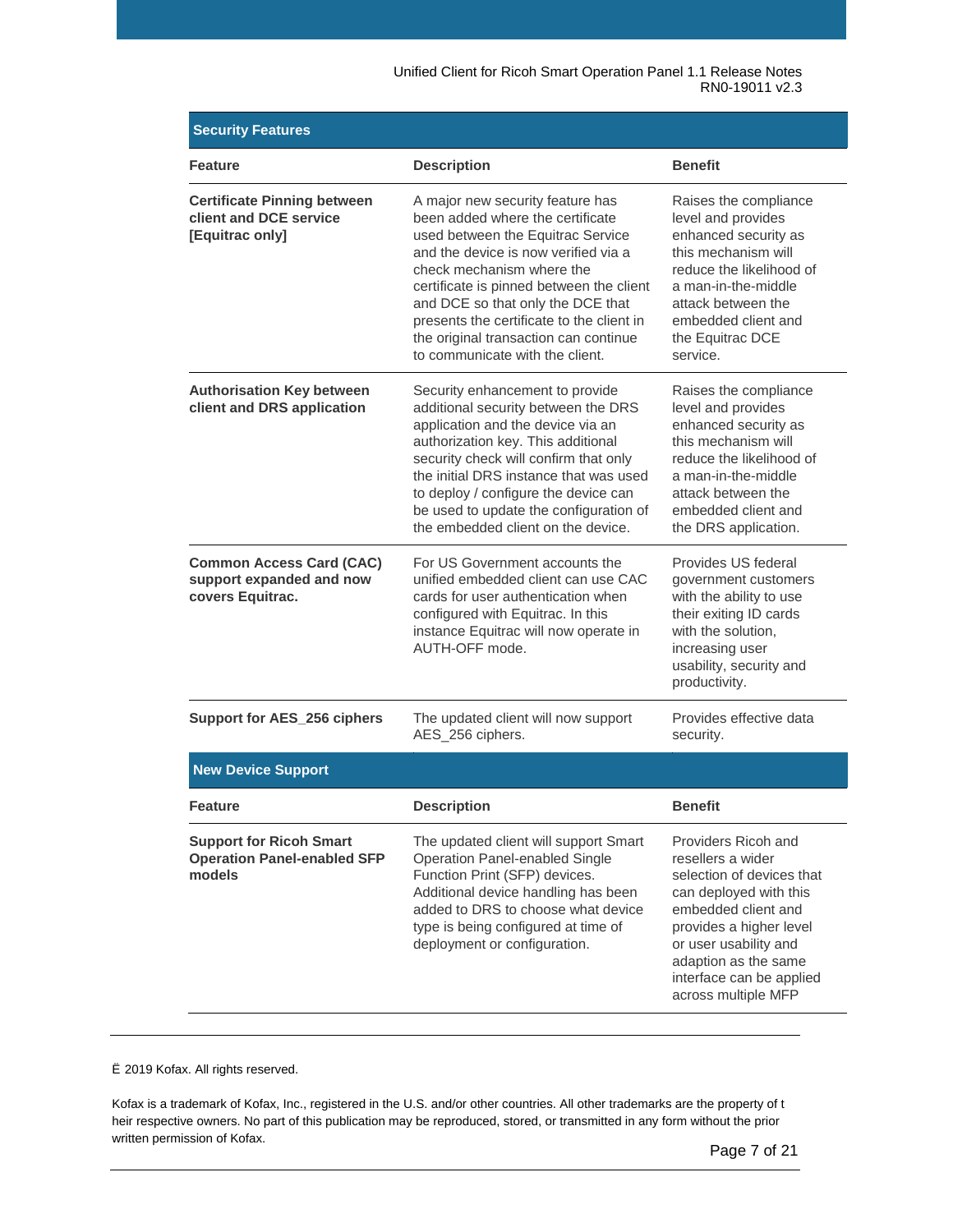and SFP devices.

| <b>AutoStore Specific Features</b>                                 |                                                                                                                                                                                                                                                                                                                                                                        |                                                                                                                                                                                                                                                                                                                                                       |  |  |
|--------------------------------------------------------------------|------------------------------------------------------------------------------------------------------------------------------------------------------------------------------------------------------------------------------------------------------------------------------------------------------------------------------------------------------------------------|-------------------------------------------------------------------------------------------------------------------------------------------------------------------------------------------------------------------------------------------------------------------------------------------------------------------------------------------------------|--|--|
| <b>Feature</b>                                                     | <b>Description</b>                                                                                                                                                                                                                                                                                                                                                     | <b>Benefit</b>                                                                                                                                                                                                                                                                                                                                        |  |  |
| Support for protected and<br>restricted RRTs                       | The Unified Client when used with<br>AutoStore will now support protected<br>and restricted Runtime Replacement<br>Tags (RRTs).                                                                                                                                                                                                                                        | Increased user usability<br>and adoption as the<br>embedded client will<br>now allow greater<br>flexibility when using<br>AutoStore RRTs.                                                                                                                                                                                                             |  |  |
| Ability to use a list field<br>without a default value<br>selected | The Unified Client when used with<br>AutoStore will now allow a list field to<br>be used without a default entry.                                                                                                                                                                                                                                                      | Increased user usability<br>and adoption as the<br>embedded client will<br>now allow greater<br>flexibility when using<br>AutoStore list fields.                                                                                                                                                                                                      |  |  |
| <b>New DRS Configuration Features for Ricoh</b>                    |                                                                                                                                                                                                                                                                                                                                                                        |                                                                                                                                                                                                                                                                                                                                                       |  |  |
| <b>Feature</b>                                                     | <b>Description</b>                                                                                                                                                                                                                                                                                                                                                     | <b>Benefit</b>                                                                                                                                                                                                                                                                                                                                        |  |  |
| <b>Multiple Install options to</b><br>deploy the embedded client   | Allows the system admin to choose<br>multiple install / configuration options<br>to deploy and/or configure the<br>embedded application to the device.<br>Choices can range from Quick Install,<br>Full Install, Install & Reboot,<br>Configure & Reboot, Assets Sync,<br>Sync Workflow Buttons, Reboot,<br>Uninstall, Get Device Settings and<br>Set Device Settings. | Provides the system<br>admin or installing<br>engineer multiple<br>options to fine tune the<br>deployment and<br>configuration of the<br>application to the device<br>to speed up the<br>operation of<br>deployment.<br>As an example, these<br>enhancements will<br>enable Hotfix only<br>deployments to execute<br>quicker and more<br>efficiently. |  |  |
| <b>Deployment Status</b>                                           | The DRS application will now provide<br>status feedback to the system admin<br>that shows the current state of the<br>deployment of the embedded<br>application to the device.                                                                                                                                                                                         | Provides direct<br>feedback that can<br>inform the system admin<br>or installing engineer on<br>the current deployment<br>process and alert the<br>admin of success or<br>failure of the install<br>process.                                                                                                                                          |  |  |

© 2019 Kofax. All rights reserved.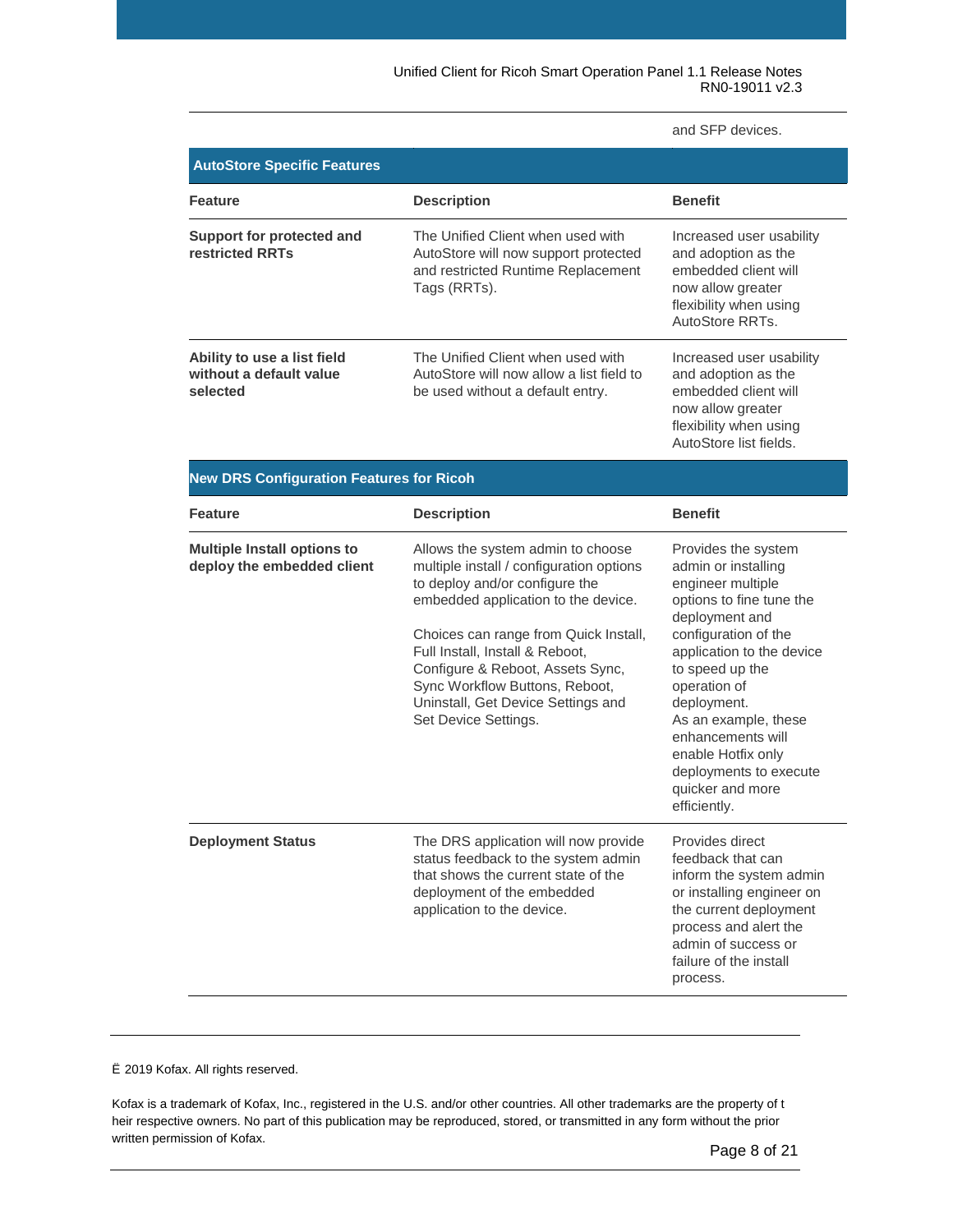| Unified Client for Ricoh Smart Operation Panel 1.1 Release Notes |                |
|------------------------------------------------------------------|----------------|
|                                                                  | RN0-19011 v2.3 |

| Hostname or IP address used<br>to contact device                                                         | The DRS application will now use<br>either a hostname or IP address to<br>contact the device from within the<br>DRS application.                                                                   | Allows system<br>administrators more<br>flexibility in assigning<br>network addresses to<br>devices within their IT<br>infrastructure.                                            |
|----------------------------------------------------------------------------------------------------------|----------------------------------------------------------------------------------------------------------------------------------------------------------------------------------------------------|-----------------------------------------------------------------------------------------------------------------------------------------------------------------------------------|
| <b>Deploy Native Device</b><br><b>Functionality and Extended</b><br><b>Device Functionally to device</b> | Enhancement to configure and control<br>deployment of native device functions<br>(copy, fax, scan, GlobalScan NX &<br>Ricoh Cloud Apps) to a single device<br>or multiple devices.                 | Provides the system<br>admin or installing<br>engineer with the ability<br>to build specific<br>workflows dependent on<br>customer requirements<br>within the DRS<br>application. |
| <b>Device Type Configuration</b>                                                                         | When deploying native device apps,<br>DRS can now be configured to select<br>the correct device type (MFP, SFP or<br>306/406) to ensure only supported<br>functionality is deployed to the device. | Allows the system<br>admin or installing<br>engineer to configure<br>key device-specific<br>workflows to the right<br>devices within the DRS<br>application.                      |
| <b>DMNX Device Reboot</b><br><b>Sequence</b>                                                             | The client application and DRS will<br>now function with the device reboot<br>sequence that is initiated via Ricoh's<br>DMNX application.                                                          | Allows Ricoh and our<br>channel partners to<br>utilise both the Ricoh<br>DMNX application and<br>the Unified<br>Client with no loss of<br>functionality.                          |

# <span id="page-8-0"></span>**4 Fixed Issues and Updates**

The following list contains the fixed issues and updates for this release:

#### <span id="page-8-1"></span>*4.1 AutoStore*

| <b>Build</b> | ID                   | <b>Description</b>                                                                                         |
|--------------|----------------------|------------------------------------------------------------------------------------------------------------|
| 1.30.213     | D-15060<br>RN 153170 | Mandatory numeric fields only accept maximum 3<br>digits when the device language is set to Swedish.       |
| 1.30.213     | D-15061<br>RN 156173 | The client displays a validation error and it is not<br>possible to make changes within a displayed field. |
| 1.30.213     | D-15178              | Numeric fields cannot handle decimal precision for<br>locales.                                             |

© 2019 Kofax. All rights reserved.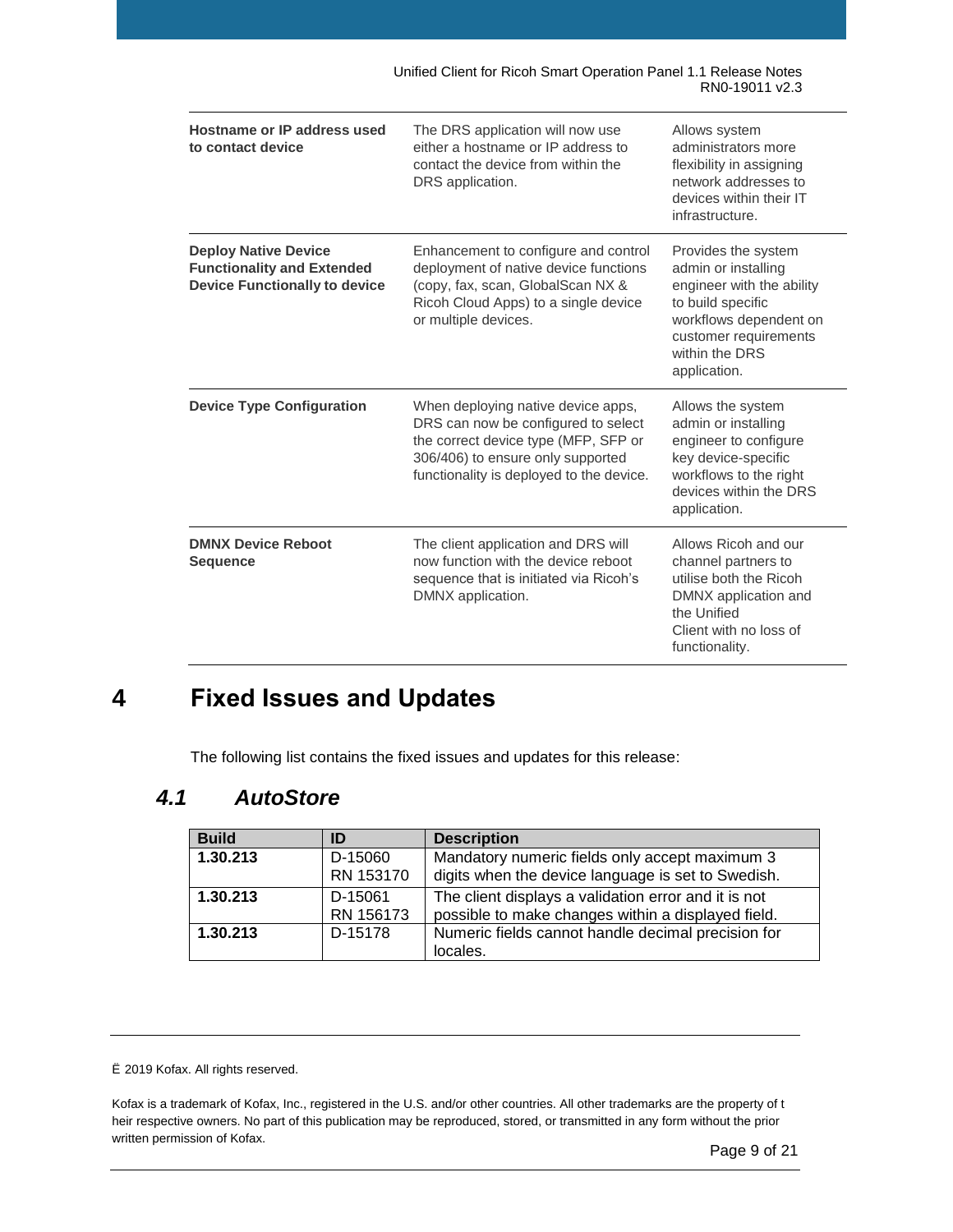# <span id="page-9-0"></span>*4.2 Equitrac*

| <b>Build</b> | ID      | <b>Description</b>                                                                               |
|--------------|---------|--------------------------------------------------------------------------------------------------|
| 1.30.213     | B-22773 | Address ability to show either the Welcome screen or<br>Login screen for walk up authentication. |
| 1.30.213     | B-22827 | Native shortcuts now launch full copy/scan/fax on IM<br>devices.                                 |

### <span id="page-9-1"></span>*4.3 Output Manager*

| <b>Build</b> | ID      | <b>Description</b>                                   |  |
|--------------|---------|------------------------------------------------------|--|
| 1.30.213     | B-22773 | Address ability to show either the Welcome screen or |  |
|              |         | Login screen for walk up authentication.             |  |

#### <span id="page-9-2"></span>*4.4 Ricoh*

| <b>Build</b>    | ID                                   | <b>Description</b>                                                                                                                                                      |
|-----------------|--------------------------------------|-------------------------------------------------------------------------------------------------------------------------------------------------------------------------|
| <b>DRS 7.13</b> | D-15015                              | Update installer to work with MP C501 and IM<br>devices.                                                                                                                |
| <b>DRS 7.13</b> | D-15074<br>Ref. 2831                 | Scan GUI service is no longer uninstalled. It is a<br>protected service on IM devices.                                                                                  |
| <b>DRS 7.13</b> | B-22878<br>build version<br>1.30.213 | Client support for new scan settings introduced on IM<br>series device with Scan GUI service 2.01. Refer to<br>Ricoh documentation on how to use these new<br>settings. |

#### <span id="page-9-3"></span>*4.5 DRS*

| <b>Build</b>    | ID      | <b>Description</b>                                                                              |
|-----------------|---------|-------------------------------------------------------------------------------------------------|
| <b>DRS 7.13</b> | B-22625 | No longer change the SP mode to delete entries from<br>the address book when full.              |
| <b>DRS 7.13</b> | B-22838 | Do not remove Scan GUI service from devices on<br>uninstall                                     |
| <b>DRS 7.13</b> | B-22839 | Address ability to show either the welcome screen or<br>login screen for walk up authentication |

# <span id="page-9-4"></span>**5 Previously Released Fixes and Updates**

The following list contains previously fixed issues and updates included in this release:

#### <span id="page-9-5"></span>*5.1 AutoStore*

| <b>Build</b> | ID                                      | <b>Description</b>                                                                          |
|--------------|-----------------------------------------|---------------------------------------------------------------------------------------------|
| 1.30.199     | SR: 181012-000136<br>EQ: <b>B-22234</b> | Scan form field values can now be updated<br>following the completion of an AutoStore scan. |

© 2019 Kofax. All rights reserved.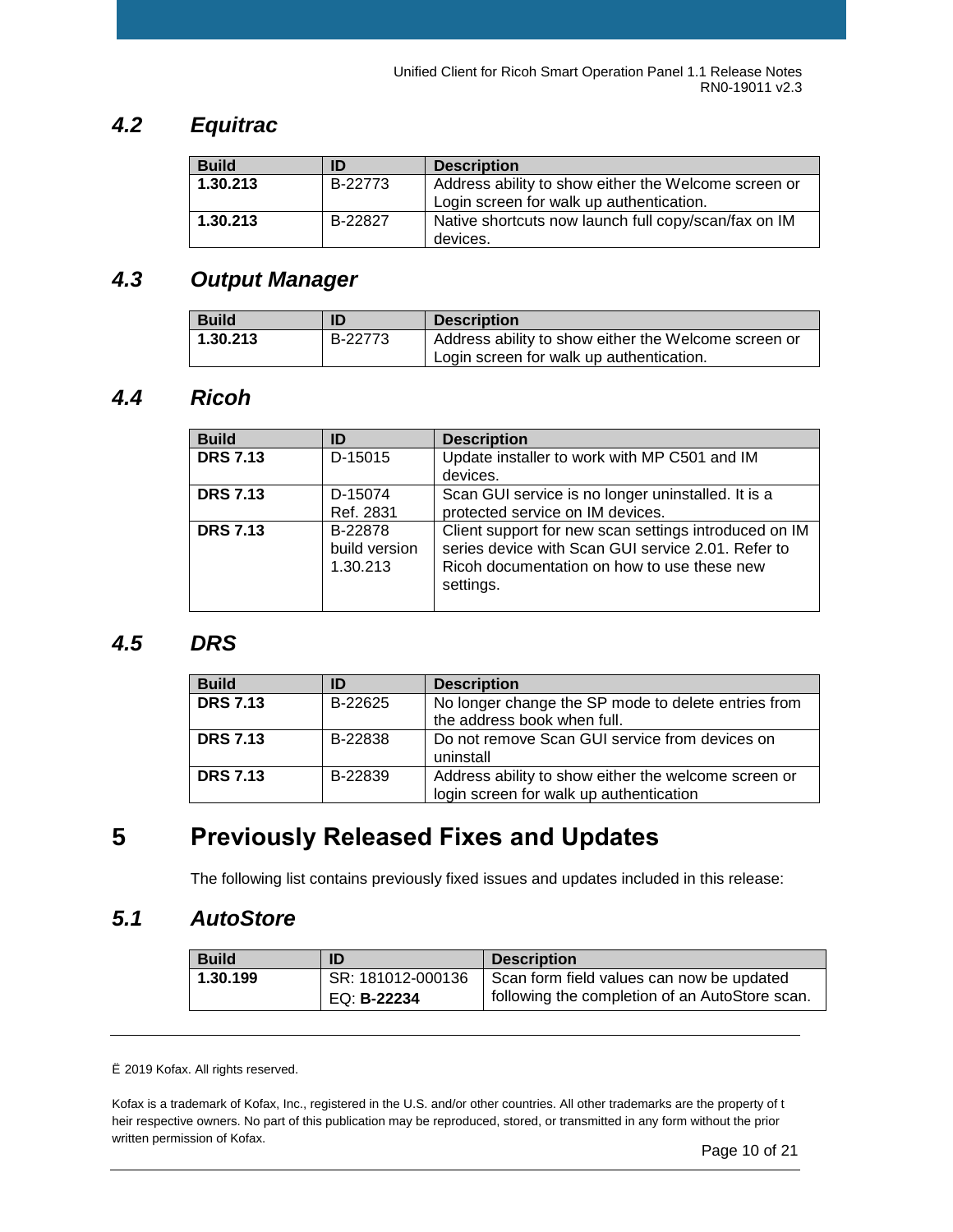| <b>Build</b> | ID                                                 | <b>Description</b>                                                                                                            |
|--------------|----------------------------------------------------|-------------------------------------------------------------------------------------------------------------------------------|
| 1.30.199     | SR: 180928-000440;<br>181108-000180<br>EQ: D-13849 | Enabling TLS 1.2 on the AutoStore server<br>resulted in random generation of 0 KB PDF<br>files.                               |
| 1.30.199     | SR: 180926-000338;<br>181128-000744<br>EQ: D-15847 | Scans were not completed after immediately<br>pressing the Scan button if a required field was<br>present in a scan workflow. |

# <span id="page-10-0"></span>*5.2 Equitrac*

| <b>Build</b> | ID                 | <b>Description</b>                                                                                                                                                                                                                                                                               |
|--------------|--------------------|--------------------------------------------------------------------------------------------------------------------------------------------------------------------------------------------------------------------------------------------------------------------------------------------------|
| 1.30.184     | N/A                | Very rapid, repeated pressing of the Platform Check Status<br>button can result in the application displaying the "Unfortunately,<br>Embedded for Ricoh Smart Operation Panel has<br>stopped" dialog, prompting a restart and recovery process.                                                  |
| 1.30.184     | D-02699            | If the connection to the DCE1 is lost and a user tries to start<br>scanning, the warning messages disappear before they can be<br>read.                                                                                                                                                          |
| 1.30.184     | D-05136<br>D-05140 | Launcher screen - clicking Stop button after selecting Launcher<br>shortcut takes user to blank screen.                                                                                                                                                                                          |
| 1.30.184     | D-05430<br>D-05433 | SharePoint: Not possible to select subfolders. Navigation<br>between folders will cause "Error while validating prompts".                                                                                                                                                                        |
| 1.30.184     | D-05452            | Workflows become unresponsive when device times out; not<br>able to login.                                                                                                                                                                                                                       |
| 1.30.184     | D-05461            | Intermittently, changing the language does not fully take effect<br>immediately                                                                                                                                                                                                                  |
| 1.30.184     | D-11487            | Upon performing Install with Equitrac and AutoStore<br>(Authentication ON) through DRS, the install is successful but<br>the message "Failed to get Equitrac workflows" is displayed on<br>the Welcome Screen and Quick shortcuts are not visible.<br>Also applicable with AutoStore deployment. |
| 1.30.184     | D-12090            | MPC 406 device shows 'Failed to get Equitrac workflows'<br>following a reboot. Workflows are available after login.                                                                                                                                                                              |

# <span id="page-10-1"></span>*5.3 Output Manager*

| <b>Build</b> | ID      | <b>Description</b>                                                                                   |
|--------------|---------|------------------------------------------------------------------------------------------------------|
| 1.30.184     | D-02702 | Output Manager: Billing codes validation - feedback for missing<br>required field and invalid value. |

#### <span id="page-10-2"></span>*5.4 DRS*

| <b>Build</b> | ID      | <b>Description</b>                                                                    |
|--------------|---------|---------------------------------------------------------------------------------------|
| 1.30.184     | D-11944 | User remains logged in when sending a reboot command from<br>DRS with user logged in. |

© 2019 Kofax. All rights reserved.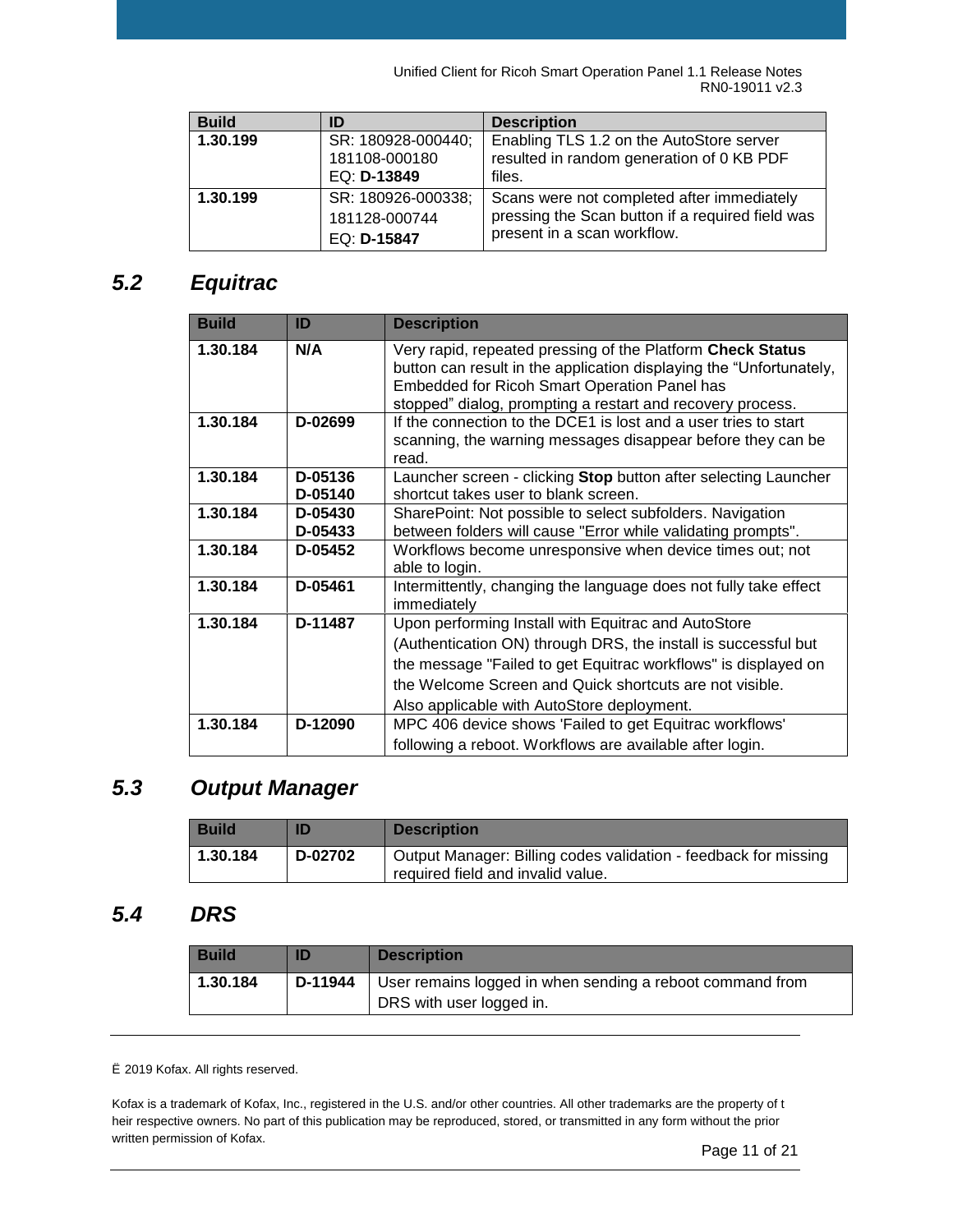# <span id="page-11-0"></span>**6 Known Issues**

The following list contains the known issues in this release:

# <span id="page-11-1"></span>*6.1 AutoStore*

| ID      | <b>Description</b>                                                                                                                                   | <b>Resolution</b>                                |
|---------|------------------------------------------------------------------------------------------------------------------------------------------------------|--------------------------------------------------|
| D-02337 | Scan Settings: Allow Changes option<br>does not work for [Multi Page] setting.                                                                       | Kofax will consider this in a<br>future release. |
|         | The user can change the multi-page<br>setting even if Allow Changes option is<br>disabled.                                                           |                                                  |
| D-08606 | UX - Scan Settings: The [File Type]<br>settings can be changed in runtime if the<br>Allow Changes option is disabled.                                | Kofax will consider this in a<br>future release. |
| D-08611 | Scan Settings: The Allow Changes<br>option is available for compression<br>level/method.                                                             | Kofax will consider this in a<br>future release. |
| D-15132 | In AutoStore, when login with user that<br>has restricted form and public forms -<br>user cannot see the restricted forms, only<br>the public forms. | Kofax will consider this in a<br>future release. |

# <span id="page-11-2"></span>*6.2 Equitrac*

| ID                              | <b>Description</b>                                                                                                          | <b>Resolution</b>                                                                                                                                                                                                                                                                                                                                                                                |
|---------------------------------|-----------------------------------------------------------------------------------------------------------------------------|--------------------------------------------------------------------------------------------------------------------------------------------------------------------------------------------------------------------------------------------------------------------------------------------------------------------------------------------------------------------------------------------------|
| D-05176<br>D-09703              | After install or reboot the device is in<br>Restricted mode preventing login until the<br>Home Key/System Home is selected. | Kofax will continue to<br>investigate this issue with Ricoh.                                                                                                                                                                                                                                                                                                                                     |
| D-05178<br>D-12497<br>Ref. 4799 | Clicking Stop at Welcome screen takes<br>UI into restricted mode.                                                           | Workaround:<br>1. Dismiss the Welcome screen<br>by clicking the hamburger menu<br>and selecting Administration<br>from the drop-down list.<br>2. Click the Continue Printing<br>button to exit access restricted<br>mode. The Login button is now<br>visible at the top right corner of<br>the Ricoh panel and the user is<br>able to login.<br>Kofax will consider this in a<br>future release. |

#### © 2019 Kofax. All rights reserved.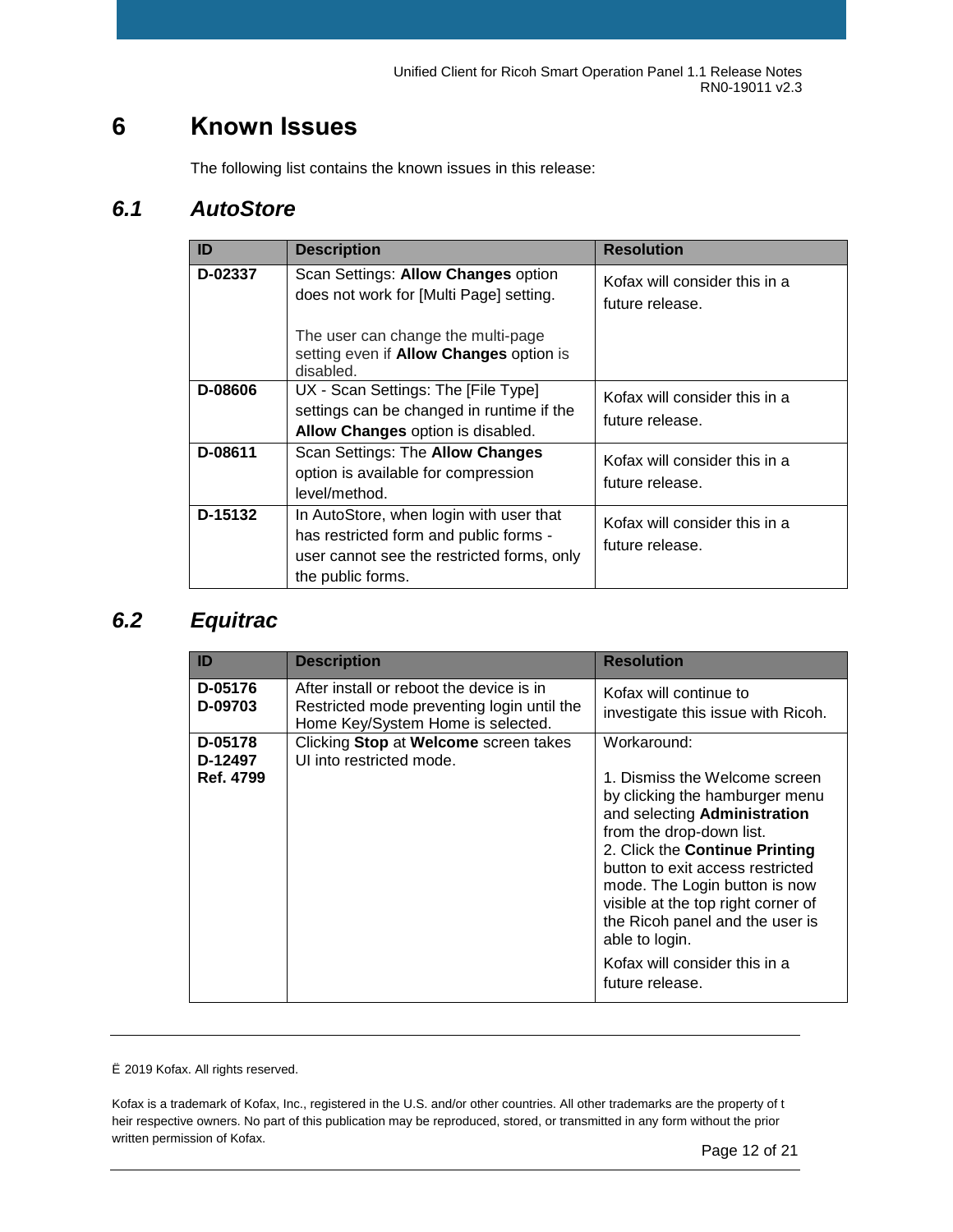| ID                          | <b>Description</b>                                                                                                                                                                                                          | <b>Resolution</b>                                                                                                                                                                       |
|-----------------------------|-----------------------------------------------------------------------------------------------------------------------------------------------------------------------------------------------------------------------------|-----------------------------------------------------------------------------------------------------------------------------------------------------------------------------------------|
| D-10261                     | If Equitrac DCE offline server settings are<br>updated in System Manager, changes<br>may take up to 12 hours to take effect.                                                                                                | Workaround: Restart the DCE.<br>Kofax will consider this in a<br>future release.                                                                                                        |
| D-10732                     | The order of customized workflows is<br>changed if default workflow is not<br>available.<br>The relative order of customized Workflow<br>buttons may change in Quick Shortcuts if<br>the default workflow is not available. | Kofax will consider this in a<br>future release.                                                                                                                                        |
| D-11872                     | Scan Settings: DPI setting button<br>unresponsive on first selection.<br>On an MPC 306/406 device, in Scan GUI,<br>the DPI setting button is unresponsive on<br>first selection.                                            | Workaround: The user needs to<br>exit the Change Scan Settings<br>screen and then re-enter to select<br>DPI setting(s).<br>Kofax will continue to<br>investigate this issue with Ricoh. |
| D-12269                     | Web pages printed out from device<br>browser are not shown in Equitrac<br>reports.                                                                                                                                          | Kofax will consider this in a<br>future release.                                                                                                                                        |
| D-12635<br><b>Ref. 4823</b> | Unsupported workflows set as Default in<br>System Manager are displayed on SFP<br>device Quick Shortcuts.                                                                                                                   | Kofax will consider this in a<br>future release.                                                                                                                                        |
| D-13162                     | On MP C306 devices, when a scan<br>workflow is using a monochrome mixed<br>color mode, monochrome lineart is<br>displayed.                                                                                                  | Kofax will consider this in a<br>future release.                                                                                                                                        |
| D-15094                     | Devices without fax hardware still show<br>active Native Fax link, if configured.                                                                                                                                           | Kofax will consider this in a<br>future release. You can configure<br>the system to not show fax on<br>those devices. If the Fax<br>application opens, exit out of it.                  |
| D-15183                     | Billing code search window does not auto<br>dismiss under some scenarios.                                                                                                                                                   | Kofax will consider this in a<br>future release. You can close the<br>window manually.                                                                                                  |
| D-15272                     | Equitrac FAC exceptions do not work as<br>expected: You can either allow all users<br>access to a function or deny all users<br>access to a function.                                                                       | Kofax will consider this in a<br>future release.                                                                                                                                        |
| D-15405                     | Equitrac scan tracking reports total pages<br>scanned even when Delete Blank Pages<br>option is selected.                                                                                                                   | Kofax considers this as<br>designed.                                                                                                                                                    |

# <span id="page-12-0"></span>*6.3 Output Manager*

| ID | <b>Description</b> | <b>Resolution</b> |
|----|--------------------|-------------------|
|----|--------------------|-------------------|

© 2019 Kofax. All rights reserved.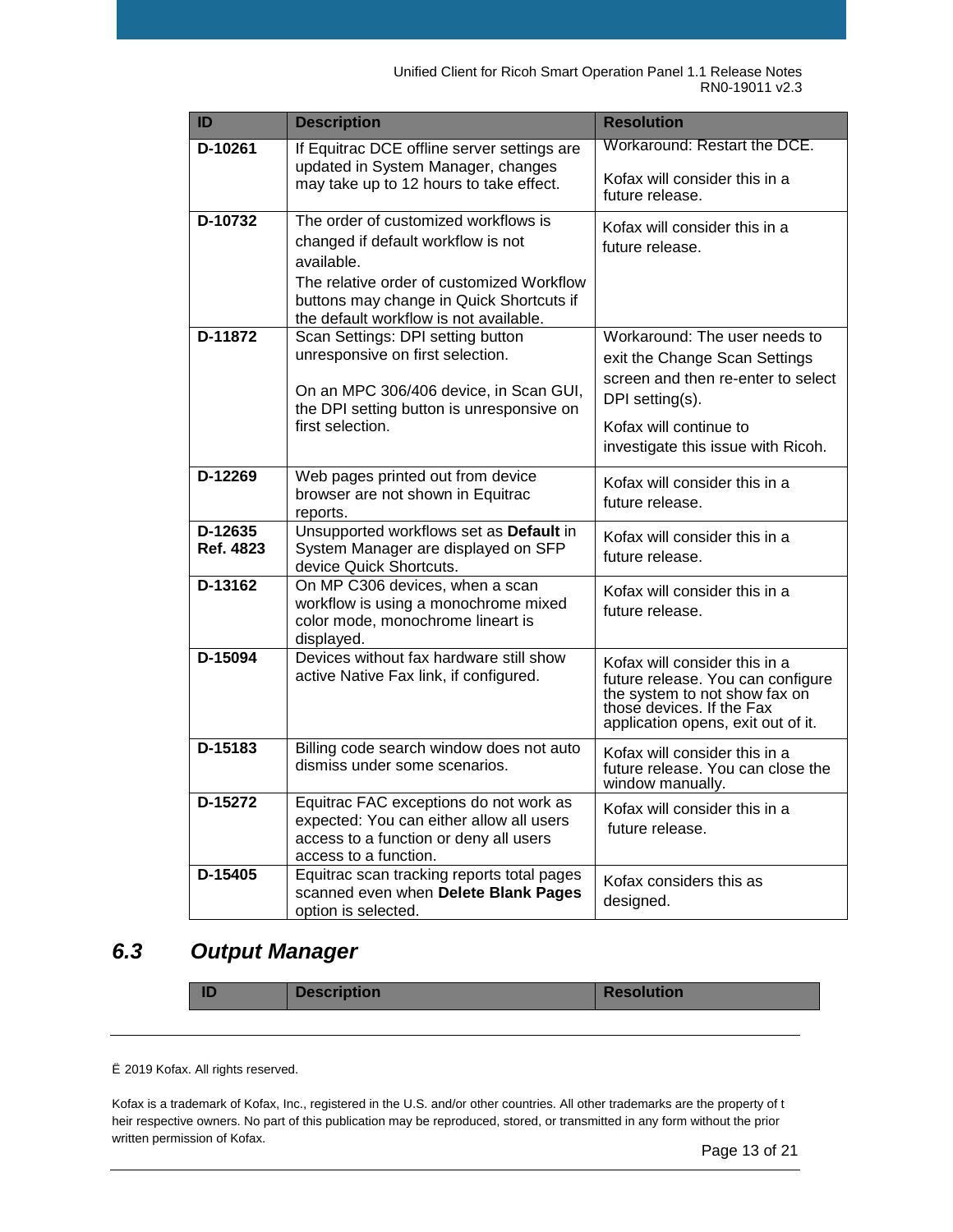| ID      | <b>Description</b>                                                                                                                                                                                                                               | <b>Resolution</b>                                                                                                                                                         |
|---------|--------------------------------------------------------------------------------------------------------------------------------------------------------------------------------------------------------------------------------------------------|---------------------------------------------------------------------------------------------------------------------------------------------------------------------------|
| D-02544 | If Output Manager is configured to "Allow<br>card swipe" only, on the Ricoh Smart<br>Operation Panel, users are shown a read-<br>only Card ID field with a Cancel and<br>Login button.<br>Users should receive a prompt to swipe<br>their cards. | Kofax will consider this in a<br>future release.                                                                                                                          |
| D-02672 | Subaccounts for billing accounts are not<br>supported in this release.                                                                                                                                                                           | Kofax will consider this in a<br>future release.                                                                                                                          |
| D-10444 | NBC mobile login failed when Require<br>PIN with Card ID entry selected on<br>Output Manager.                                                                                                                                                    | Kofax considers this a<br>feature enhancement and will<br>consider to be included in a<br>future version release.                                                         |
| D-10445 | NBC mobile cannot load print queue<br>when Require PIN with Card ID entry is<br>selected on Output Manager.                                                                                                                                      | Kofax considers this a<br>feature enhancement and will<br>consider to be included in a<br>future version.                                                                 |
| D-13136 | DRS icons are not available if the Output<br>Manager login method is set to user name<br>and password.                                                                                                                                           | Workaround: Set the login<br>method to card ID entry.                                                                                                                     |
| D-15094 | Devices without fax hardware still show<br>active Native Fax link, if configured.                                                                                                                                                                | Kofax will consider this in a<br>future release. You can<br>configure the system to not<br>show fax on those devices. If<br>the Fax application opens,<br>exit out of it. |
| D-15183 | Billing code search window does not auto<br>dismiss under some scenarios.                                                                                                                                                                        | Kofax will consider this in a<br>future release. You can close<br>the window manually.                                                                                    |

# <span id="page-13-0"></span>*6.4 Ricoh*

| ID      | <b>Description</b>                                                                                                                                                                            | <b>Resolution</b>                                                                  |
|---------|-----------------------------------------------------------------------------------------------------------------------------------------------------------------------------------------------|------------------------------------------------------------------------------------|
| N/A     | If you are using a 306/406 MFP<br>device, you cannot deploy the Full<br>Native Copy, Fax, and Scan<br>Applications to screens, as these w<br>orkflows are not applicable<br>to these devices. | Quick Copy, Fax, and Scan<br>Applications are supported on<br>306/406 MFP devices. |
| D-08909 | Auto reset timer does not timeout<br>and return to launcher from the<br>Scan Settings screen.                                                                                                 | Kofax will continue to<br>investigate with Ricoh.                                  |
| D-11332 | Scan preview screen - Auto logout<br>timer does not timeout from the<br>Scan Preview screen (see D-<br>11507).                                                                                | Workaround: Disable scan<br>preview from DRS.                                      |

© 2019 Kofax. All rights reserved.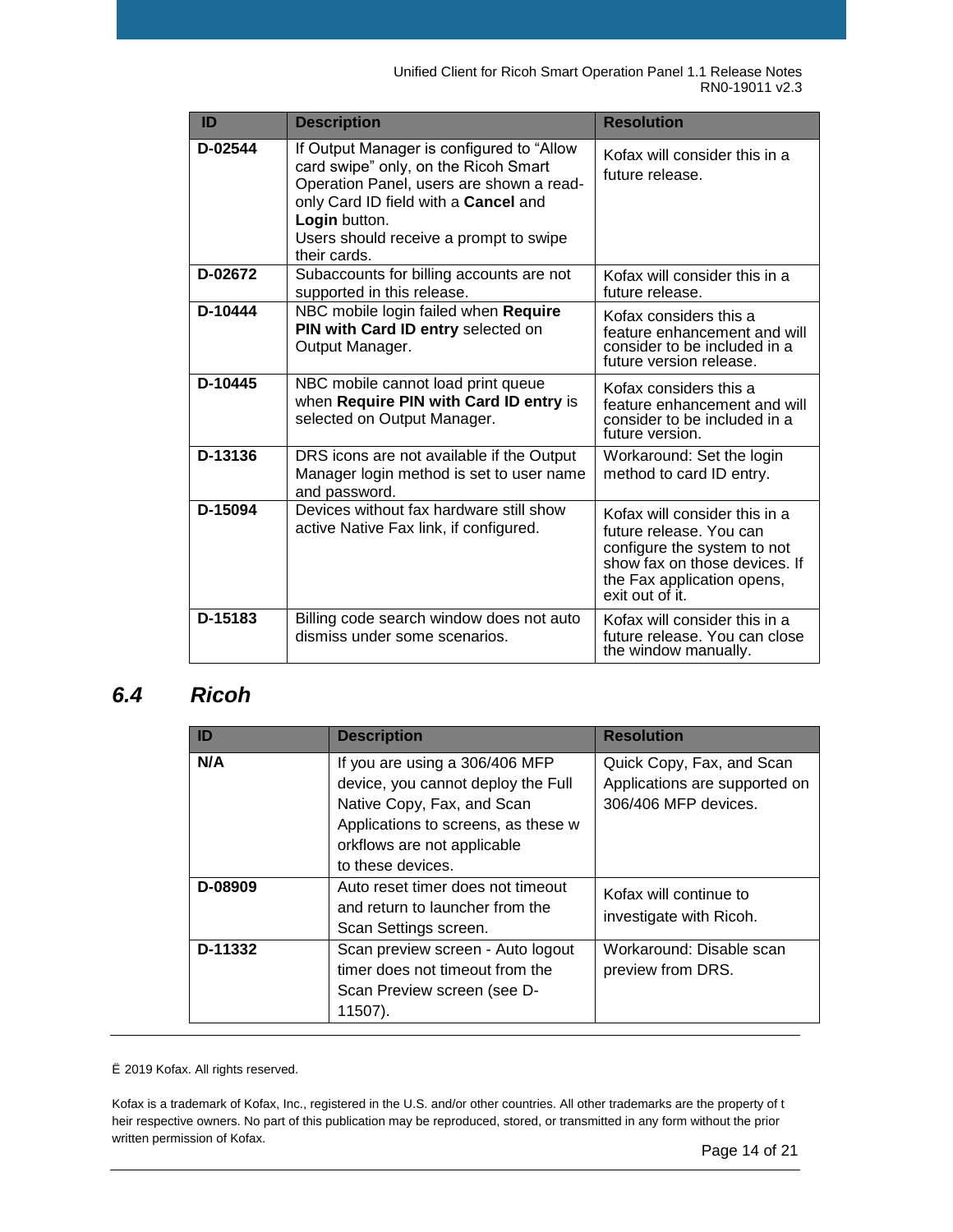Unified Ôlient for Üicoh Smart Uperation Úanel 1.1 Üelease Notes ÜN0Ë19011 v2.H

# &RQWHQWV

| 1            |     |                                                                   |    |  |  |
|--------------|-----|-------------------------------------------------------------------|----|--|--|
| $\mathbf{2}$ |     |                                                                   |    |  |  |
| 3            |     |                                                                   |    |  |  |
| 4            |     |                                                                   |    |  |  |
|              | 4.1 |                                                                   |    |  |  |
|              | 4.2 |                                                                   |    |  |  |
|              | 4.3 |                                                                   |    |  |  |
|              | 4.4 |                                                                   |    |  |  |
|              | 4.5 |                                                                   |    |  |  |
| 5            |     |                                                                   |    |  |  |
|              | 5.1 |                                                                   |    |  |  |
|              | 5.2 |                                                                   |    |  |  |
|              | 5.3 |                                                                   |    |  |  |
|              | 5.4 |                                                                   |    |  |  |
|              |     |                                                                   |    |  |  |
|              | 6.1 |                                                                   |    |  |  |
|              | 6.2 |                                                                   |    |  |  |
|              | 6.3 |                                                                   |    |  |  |
|              | 6.4 |                                                                   |    |  |  |
|              | 6.5 |                                                                   |    |  |  |
| 7            |     |                                                                   |    |  |  |
| 8            |     |                                                                   |    |  |  |
|              | 8.1 |                                                                   |    |  |  |
|              | 8.2 |                                                                   |    |  |  |
|              | 8.3 |                                                                   |    |  |  |
|              | 8.4 |                                                                   |    |  |  |
|              | 8.5 |                                                                   |    |  |  |
| 9            |     |                                                                   | 19 |  |  |
|              | 10  |                                                                   | 19 |  |  |
| 11           |     | Configuring and using DRS for aCommon Access Card (AC) device  20 |    |  |  |
|              |     |                                                                   |    |  |  |
|              |     |                                                                   |    |  |  |
|              |     |                                                                   |    |  |  |
|              |     |                                                                   |    |  |  |

#### *IRID[@OULKWVUHVHUYHG*

.RID[LVDWUDGHPDUNRI.RID[,QUHILVWHUHGLWKH86DQRURWKHUFRXWULHVOORWKHUWUDGHPDUNVDUHWKHSURSHUWRIW KHLUUHVSHFWLYHREUV1RSDUWRIWKLVSXEOLFDWLREDEHUHSURGXFHGVWRUHGRUWUDQPLWWHGLQDRUPZWKRXWWKHSULRU **ØLWWHQHUPLVVLRQI.RID[**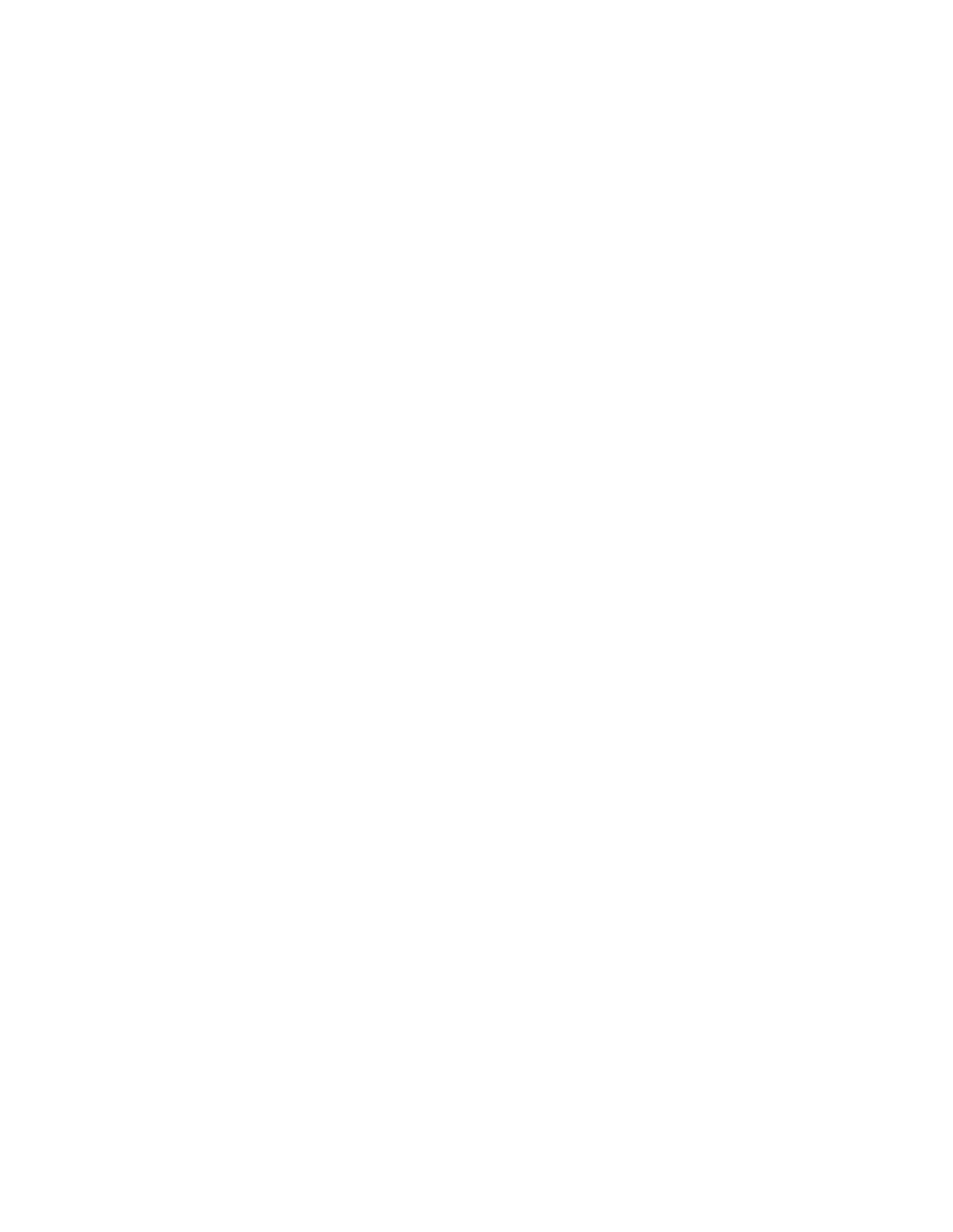- SFP devices limitation: The Billing Code at login for Equitrac is still displayed on client (at login) if set on the server, but will not be used for tracking any activity, as SFP devices do not support copy, fax or scan functionalities. This setting cannot be set per device as it is set globally on the server.
- Configuring and using DRS for a Common Access Card (CAC) device (version 4.0.5): For more information, see *[Configuring and using DRS for a Common Access](#page-19-0)  [Card \(CAC\) device](#page-19-0)*.
- Native workflows show up on SFPs with workflow set to default quick shortcut. When Native workflows are set as Default in System manager, they are not filtered from Quick Shortcuts.
- Print and Scan transactions performed using Ricoh cloud apps are not tracked using the Nuance Unified Client for Ricoh Smart Operation Panel 1.1 client as this is not a supported configuration.
- Sync Workflow customization and Sync Assets actions are not supported if Authentication is set to **False**.
- AutoStore: Workflow customization is not supported in AutoStore only deployment.
- The card reader may not be attached to the USB port on the body of the printer.
- Some scanning options are different between the MP C306z / MP 406z models and other supported models due to a different Ricoh Scan GUI Service.
- Output Manager: Quick Shortcut for Print release (Follow-You Printing) on Welcome screen is not available.
- Output Manager: When making a configuration change that references a new printer family, you must restart Output Manager services to apply this change.
- In this release, the Session Summary Screen is not available.

# <span id="page-16-0"></span>**8 Installation Requirements**

#### <span id="page-16-1"></span>*8.1 Supported Ricoh MFPs*

Please review the supported model matrix for updates when new models are released: [https://nuanceimaging.custhelp.com/app/imaging/supported\\_devices?mfr=7](https://nuanceimaging.custhelp.com/app/imaging/supported_devices?mfr=7)

#### <span id="page-16-2"></span>*8.2 Ricoh Firmware*

This client supports Ricoh firmware M2a\_System version (Smart Operation Panel firmware) version v1.26 or later. Note: IM series devices may require M2a\_System version 1.06.1 or later.

# <span id="page-16-3"></span>*8.3 Nuance Unified Client for Ricoh SOP 1.1 version*

For client upgrade only, perform the following:

- 1. Upload a new client installation package. Refer to *Configure Device Registration Service* section in the deployment guides listed below.
- 2. Perform a Quick Install. Refer to *Ricoh SOP 1.1 Actions Reference* section in the deployment guides listed below.

Deployment guides available:

<sup>© 2019</sup> Kofax. All rights reserved.

Kofax is a trademark of Kofax, Inc., registered in the U.S. and/or other countries. All other trademarks are the property of t heir respective owners. No part of this publication may be reproduced, stored, or transmitted in any form without the prior written permission of Kofax.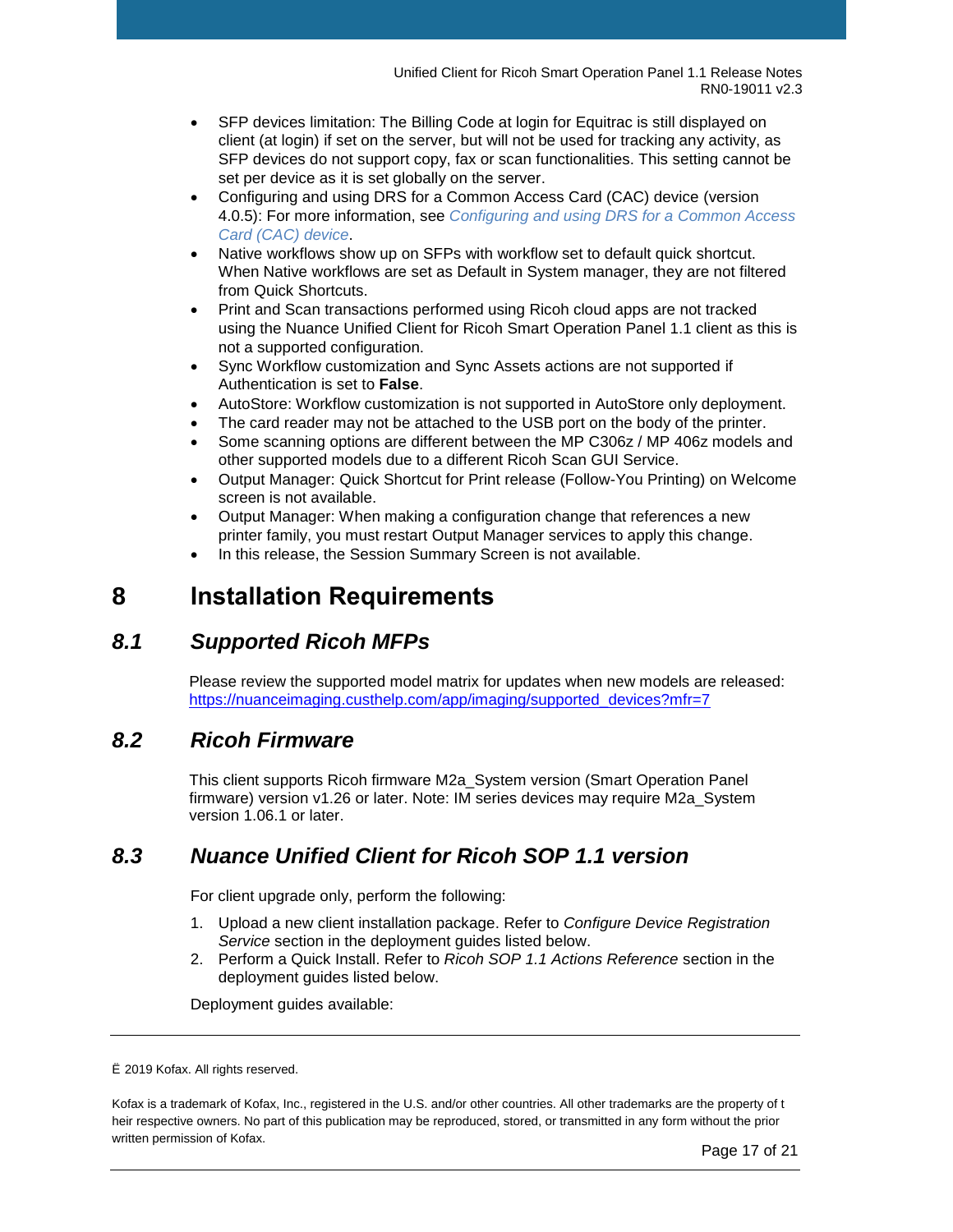- *Nuance Unified for Ricoh SOP 1.1 Equitrac and AutoStore Deployment Guide*
- *Nuance Unified for Ricoh SOP 1.1 AutoStore Deployment Guide*
- *Nuance Unified for Ricoh SOP 1.1 AutoStore and Output Manager Deployment Guide*
- *- Nuance Unified for Ricoh SOP 1.1 Output Manager Deployment Guide.*

Note: When installing into a new deployment, ensure to deploy using the Full Install method.

#### <span id="page-17-0"></span>*8.4 Nuance Ricoh Unified Client version*

The Nuance Unified Client for Ricoh SOP 1.1 embedded client will be released to market as: Nuance Unified Client for Ricoh SOP version 1.30.199

#### <span id="page-17-1"></span>*8.5 Supported Nuance Servers*

- Equitrac Office / Express 5.7 with latest hotfixes (including EQ57-HF-353803-CAS or later)
- Equitrac Office / Express 5.6 with latest hotfixes (including EQ56-HF-334058-DCE or later and EQ56-HF-353790-CAS or later)
- AutoStore 7 SP5 or later
- Output Manager 4 SP2 or later
- DRS 7.13 or later

This client is unified and can support multiple Nuance product servers individually or simultaneously.

The client can act as an Authentication Agent or run as a regular application on the Smart Operation Panel.

#### **At this time, we recommend that you do not set the Nuance Unified Client as the priority application for any deployment configurations.**

| <b>Scenario</b>                                          | <b>EO/EE</b> | <b>AutoStore</b> | <b>Output Manager</b> | <b>Authentication Agent</b> |
|----------------------------------------------------------|--------------|------------------|-----------------------|-----------------------------|
| Equitrac standalone                                      | <b>Yes</b>   |                  |                       | Yes                         |
| AutoStore standalone<br>(no device locking)              |              | Yes              |                       | <b>No</b>                   |
| Output Manager (with<br>device locking)                  |              |                  | Yes                   | Yes                         |
| Output Manager (no<br>device locking)                    |              |                  | Yes                   | <b>No</b>                   |
| Equitrac and<br>AutoStore                                | Yes          | Yes              |                       | Yes                         |
| Output Manager and<br>AutoStore (with<br>device locking) |              | Yes              | Yes                   | Yes                         |
| Output Manager and<br>AutoStore (no device               |              | Yes              | Yes                   | <b>No</b>                   |

© 2019 Kofax. All rights reserved.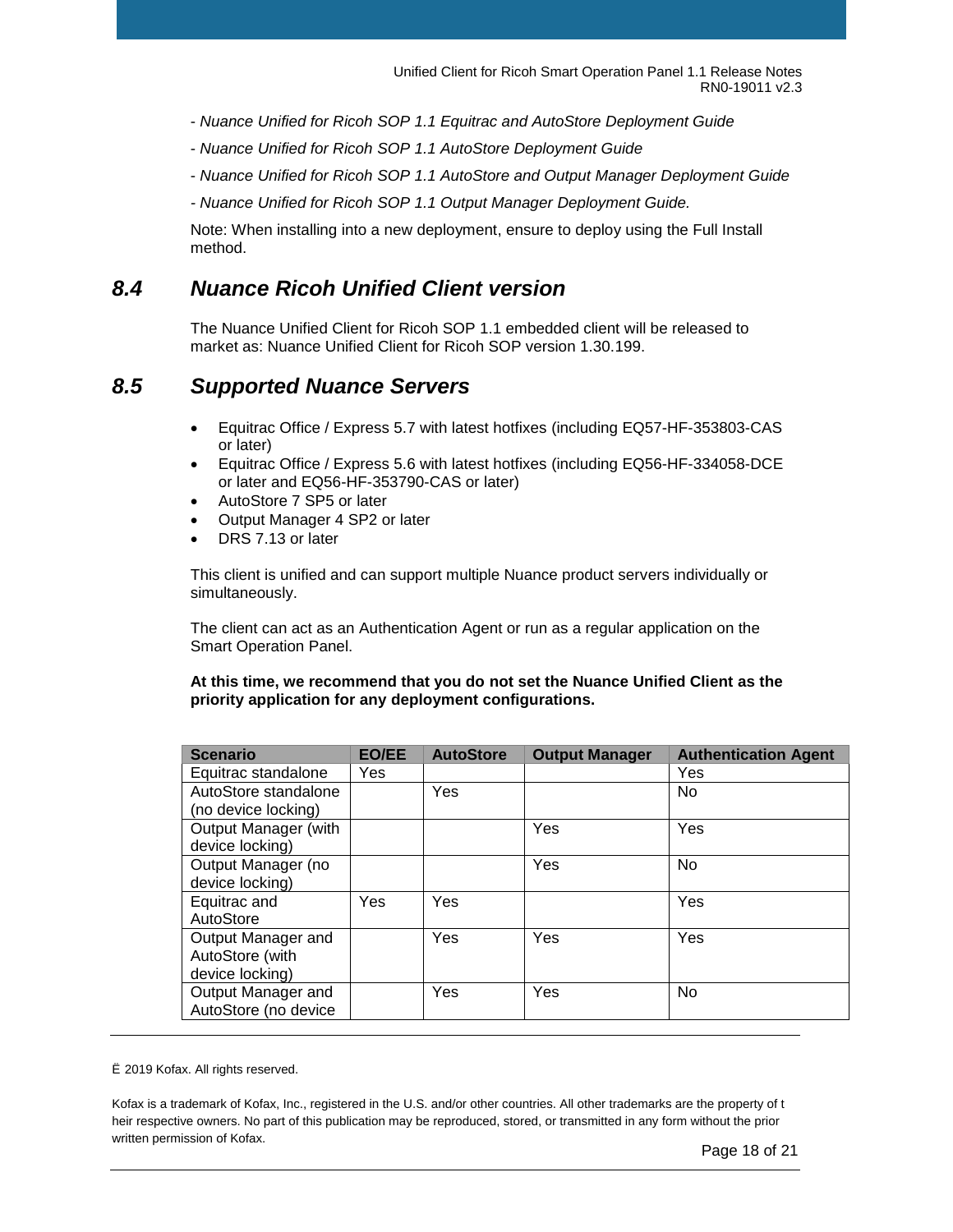| <b>Scenario</b>                       | EO/EE | <b>AutoStore</b> | <b>Output Manager</b> | <b>Authentication Agent</b> |
|---------------------------------------|-------|------------------|-----------------------|-----------------------------|
| locking)                              |       |                  |                       |                             |
| Equitrac standalone -<br><b>CAC</b>   | Yes   |                  |                       | <b>No</b>                   |
| Equitrac and<br>AutoStore - CAC       | Yes   | Yes              |                       | No                          |
| Output Manager<br>standalone - CAC    |       |                  | Yes                   | No                          |
| Output Manager and<br>AutoStore - CAC |       | Yes              | Yes                   | <b>No</b>                   |

# <span id="page-18-0"></span>**9 Third-Party Application Dependencies**

- $CAC 4.1.2 54$
- $AAA 2.0.3$
- $RXOP 3.7.3$
- Scan GUI Service:
	- o SmartScanEx 1.06 (used for MP devices except for MP C306/C406 and SFP devices)
	- $\circ$  SimpleScanEx 1.03.00 (used only for MP C306/C406 model devices)
	- o IM devices come preinstalled with Scan GUI service 2.01.

# <span id="page-18-1"></span>**10 Supported DRS Releases**

From DRS 7.12, support for Ricoh SOP 1.0 has been discontinued. This means that if a user having Ricoh Smart Operation Panel 1.0 wants to upgrade from previous DRS to DRS 7.12 or later, they must also upgrade their Ricoh client from 1.0 to 1.1.

For more information on how to upgrade from Ricoh Smart Operation Panel 1.0 to 1.1, see *[Best Practices.](#page-19-3)*

| <b>DRS</b> version | <b>Nuance Unified Client</b><br>for Ricoh SOP 5.1<br>(versions 1.30.184,<br>1.30.199 and 1.30.213) | <b>Nuance Unified</b><br><b>Client for Ricoh</b><br>SOP 5.0 (version<br>1.14.525) | <b>Nuance Unified</b><br><b>Client for Ricoh</b><br>SOP 5.0 (version<br>1.14.342 |
|--------------------|----------------------------------------------------------------------------------------------------|-----------------------------------------------------------------------------------|----------------------------------------------------------------------------------|
| $7.13$ (**)        | Yes                                                                                                | No.                                                                               | No                                                                               |
| 7.12               | Yes                                                                                                | No                                                                                | <b>No</b>                                                                        |
| 7.11               | No.                                                                                                | Yes                                                                               | Yes                                                                              |
| 7.10               | No.                                                                                                | Yes                                                                               | Yes                                                                              |
| 7.9 (patch 2)      | No.                                                                                                | Yes                                                                               | Yes                                                                              |
| 7.9                | No.                                                                                                | No                                                                                | Yes                                                                              |
| $7.8$ (*)          | No.                                                                                                | No                                                                                | Yes                                                                              |
| $7.7(*)$           | No.                                                                                                | No.                                                                               | <b>Yes</b>                                                                       |
| 7.6                | No                                                                                                 | No                                                                                | Yes                                                                              |

(\*) These DRS builds were not released to market.

(\*\*) For new Ricoh devices, use build 1.30.213.

© 2019 Kofax. All rights reserved.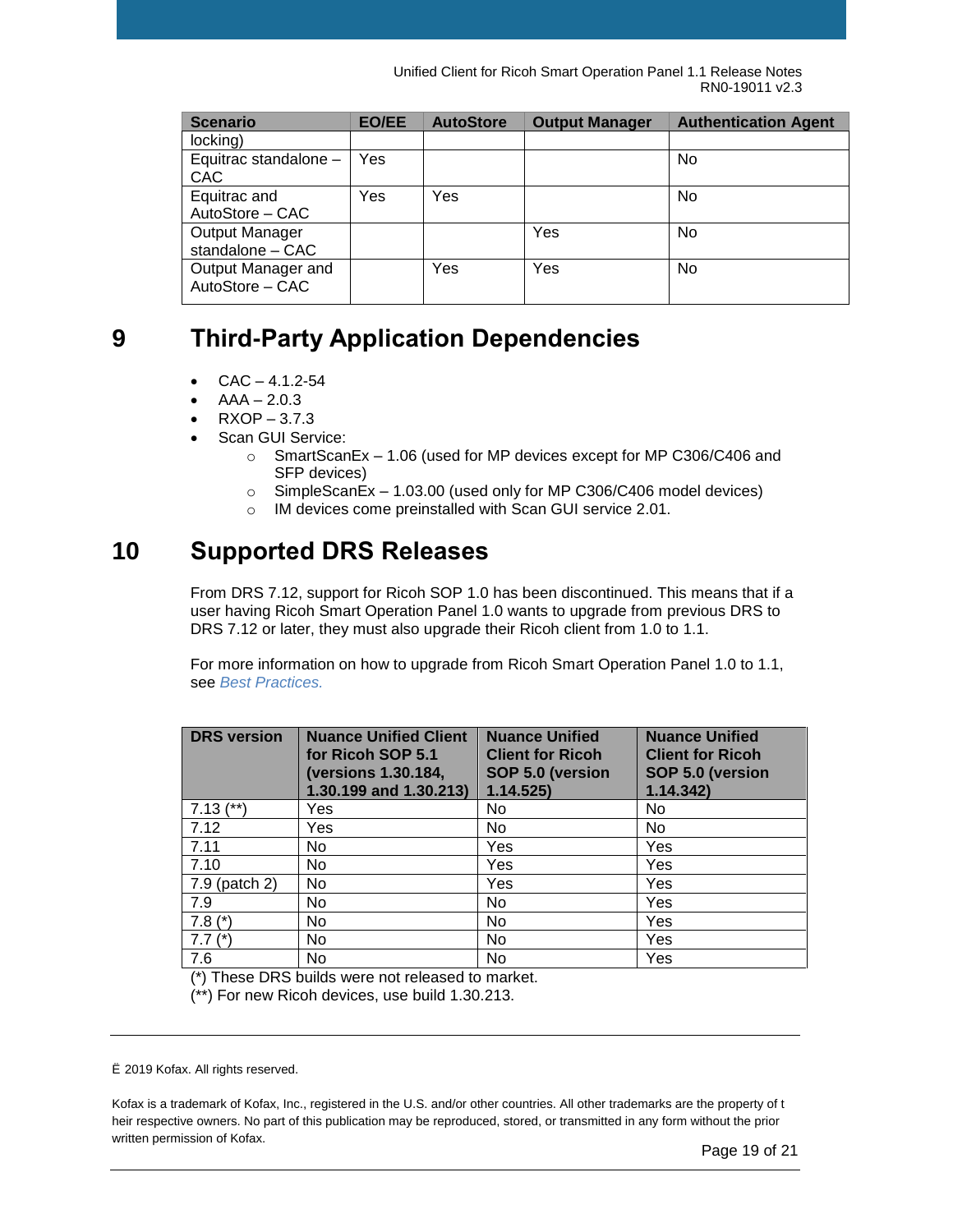**Note**: DRS 7.11 does not support Ricoh Smart Operation Panel 1.1.

# <span id="page-19-0"></span>**11 Configuring and using DRS for a Common Access Card (CAC) device**

#### <span id="page-19-1"></span>*11.1 Selection on the Ricoh SOP device - DRS Web client*

- 1. Open the http://<DRSIP>:9000/device or https://<DRSIP>:9000/device depending on TLS configuration.
- 2. Make sure you select the Baseline Installation as 'False'. Note: For NON-CAC device use Baseline Installation as 'True'.

#### <span id="page-19-2"></span>*11.2 DRS action steps*

- 1. Select the device which has CAC on it.
- 2. Run action 'Full Install'.

See the *Deployment Guide* for additional information.

# <span id="page-19-3"></span>**12 Best Practices**

- For Equitrac, it is recommended that you do not add Quick Shortcuts to the Launcher container, as you might experience an infinite navigation loop.
- When updating firmware, it is recommended to perform a Full Install action in DRS after installation. This will ensure that the SP modes are set as required after the firmware update.
- To upgrade from Nuance Unified Client for Ricoh Smart Operation Panel 1.0 to 1.1, complete the following:
	- 1. Upgrade to DRS 7.12 or later. NOTE: It is recommended to upgrade to DRS 7.13 to access new models. For more information, see the *Upgrading Device Registration Service* section in the *Device Registration Service 7.13 Installation Guide*.
	- 2. Uninstall the Nuance Unified Client for Ricoh Smart Operation Panel 1.0 client.
	- 3. Install the latest Nuance Unified Client for Ricoh Smart Operation Panel 1.1 client using DRS 7.12 or later with a Full Install action.

Also note the following:

- $\circ$  Allow DRS 7.12 or later to uninstall the Nuance Unified Client for Ricoh Smart Operation Panel 1.0.
- o Do not allow DRS 7.12 or later to manage or install a Nuance Unified Client for Ricoh Smart Operation Panel 1.0 environment.
- o (If available) Do not allow DRS 7.11 to manage, install, or upgrade a Nuance Unified Client for Ricoh Smart Operation Panel 1.1 environment.
- Database Upgrade Tool: The database upgrade tool is run after an existing DRS installation has been successfully upgraded, with the backed-up database correctly

© 2019 Kofax. All rights reserved.